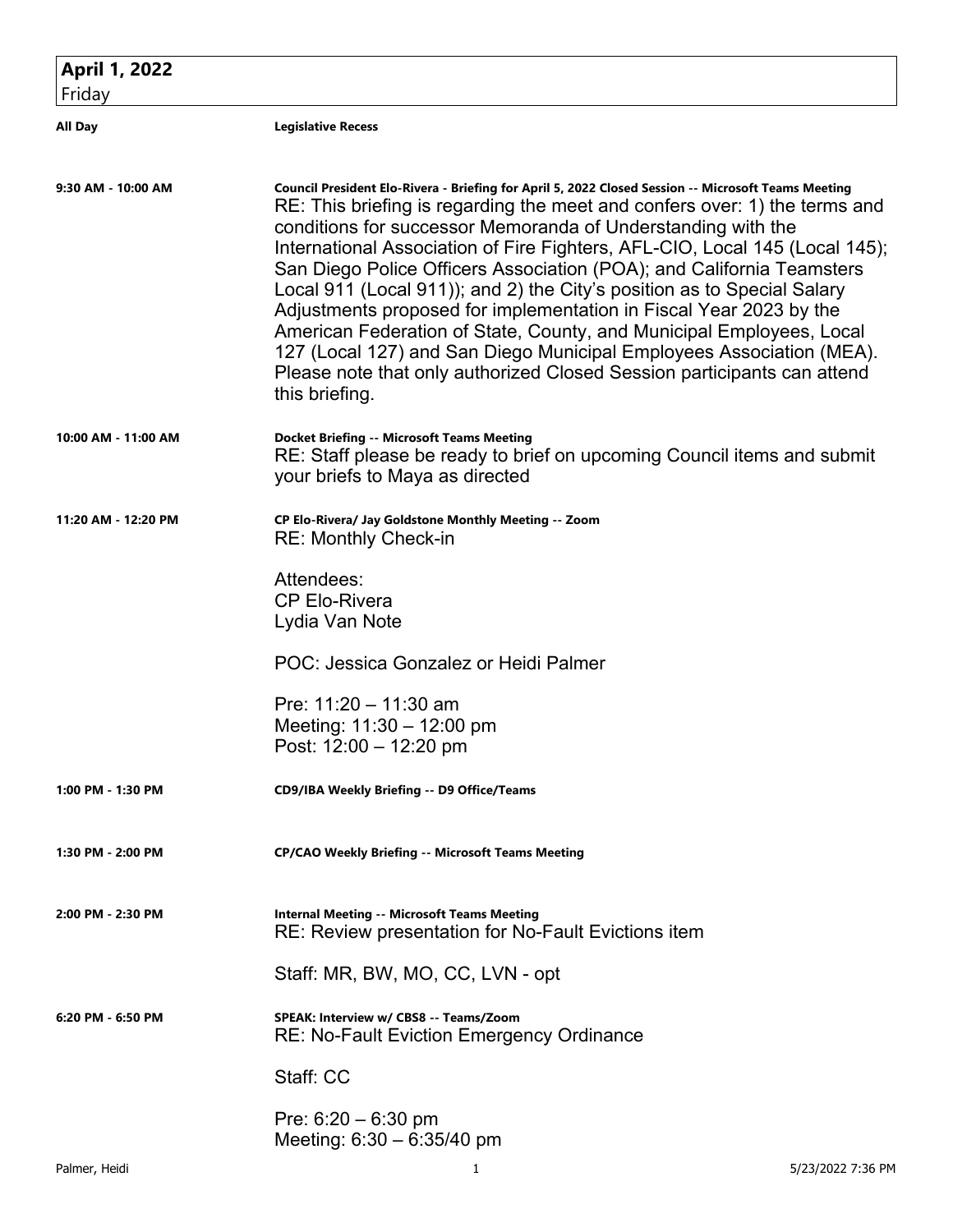# **April 1, 2022 Continued** Friday  **April 2, 2022** Saturday **All Day First Day of Ramadan April 4, 2022** Monday **9:45 AM - 10:15 AM CP Elo-Rivera/Clerk -- Zoom** RE: Discuss Chairing Council Virtually Attendees: CP Elo-Rivera Lydia Van Note Haley Lesser Liz Maland Diana Fuentes – opt. **10:00 AM - 11:00 AM Staff Meeting -- Microsoft Teams Meeting** RE: Organizational items and updates for Council dockets. **11:00 AM - 12:30 PM Confidential Pre-Closed Session Briefing D9 -- Conf CAB 8 B 1:00 PM - 1:30 PM Bi-Weekly PO Check-in -- Microsoft Teams Meeting** RE: Discuss People's Ordinance Staff: LVN, BD, MR **1:30 PM - 5:30 PM Council -- Teams/Zoom** Prep: 1:30 – 2:00 pm Council: 2:00 – 5:30 pm  **April 5, 2022** Tuesday **9:30 AM - 10:00 AM Council Prep -- Microsoft Teams Meeting 9:30 AM - 9:40 AM Interview w/ CBS8 -- Zoom** RE: No-Fault Eviction Moratorium Staff: CC

**10:00 AM - 11:00 AM Council -- Zoom**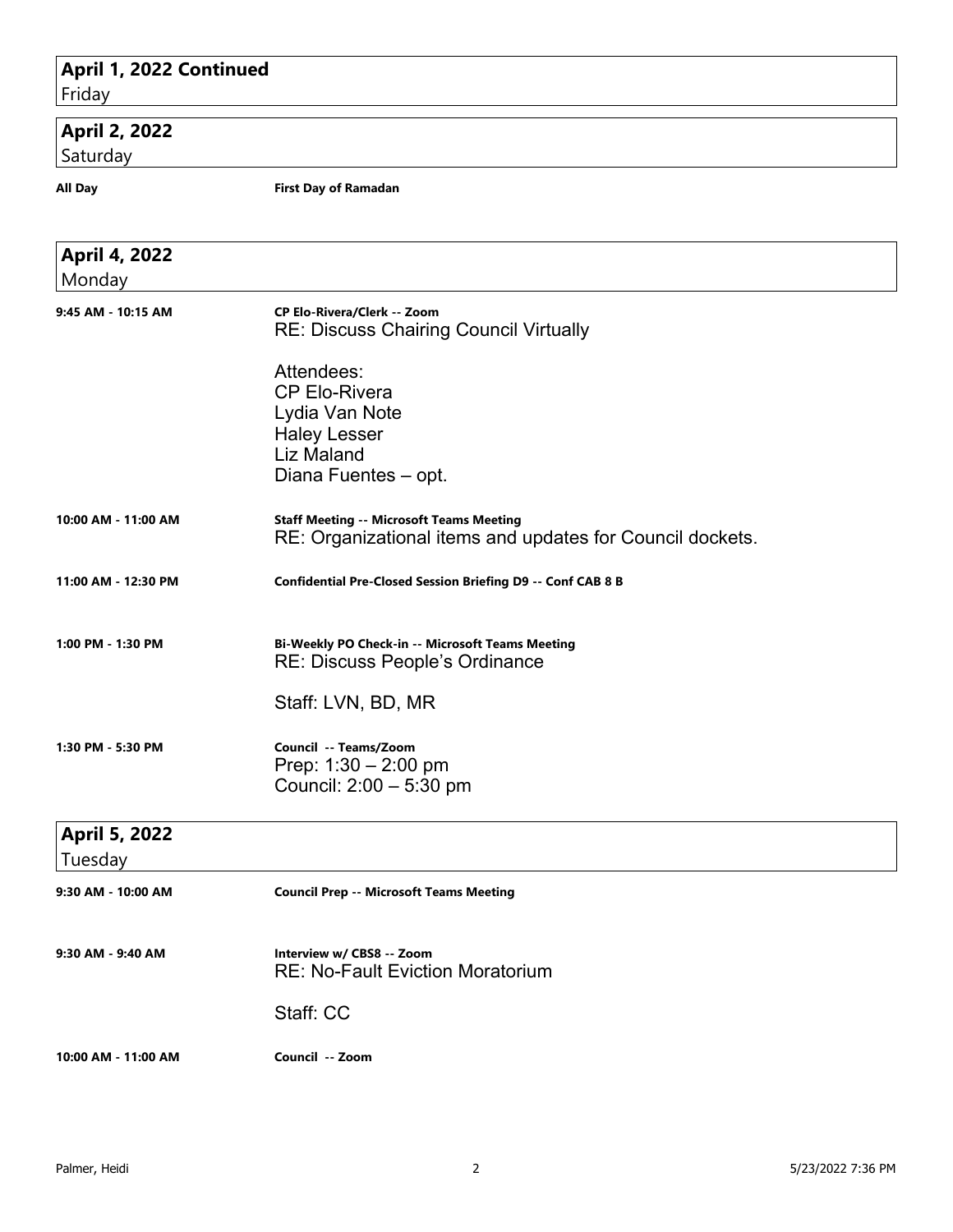| April 5, 2022 Continued           |                                                                                                                                        |
|-----------------------------------|----------------------------------------------------------------------------------------------------------------------------------------|
| Tuesday                           |                                                                                                                                        |
| 11:00 AM - 1:00 PM                | <b>CLOSED SESSION -- Microsoft Teams Meeting</b>                                                                                       |
| 1:30 PM - 6:00 PM                 | Council -- Teams/Zoom<br>Prep: $1:30 - 2:00$ pm<br>Council: 2:00 - 6:00 pm                                                             |
| 4:30 PM - 5:00 PM                 | <b>Scheduling with Sean -- Microsoft Teams Meeting</b><br>Upon adj of Council                                                          |
| <b>April 6, 2022</b><br>Wednesday |                                                                                                                                        |
| 8:50 AM - 10:00 AM                | CP Elo-Rivera/CM LaCava Monthly Meeting -- Zoom<br><b>RE: Monthly Check-in</b>                                                         |
|                                   | Attendees:<br><b>CP Elo-Rivera</b><br>Lydia Van Note<br><b>CM LaCava</b><br><b>Vicky Joes</b>                                          |
|                                   | POC: Venessa Jackson or Heidi Palmer                                                                                                   |
|                                   | Pre: $8:50 - 9:00$ am<br>Meeting: $9:00 - 10:00$ am                                                                                    |
| 10:50 AM - 12:20 PM               | CP Elo-Rivera/CPPT Montgomery Steppe -- Zoom<br><b>RE: Monthly Check-in</b>                                                            |
|                                   | Attendees:<br><b>CP Elo-Rivera</b><br>Lydia Van Note<br><b>CPPT Montgomery Steppe</b><br><b>Henry Foster III</b>                       |
|                                   | POC: Stephanie Sanchez                                                                                                                 |
|                                   | Pre: $10:50 - 11:00$ am<br>Meeting: 11:00 - 12:00 pm<br>Post: 12:00 - 12:20 pm                                                         |
| 12:50 PM - 1:50 PM                | Rania Amen, Dir of ECP -- Microsoft Teams Meeting<br>RE: Meet and Greet with the Director of Engineering and Capital Projects<br>Dept. |
|                                   | Staff: BW, MR, LVN - opt                                                                                                               |
|                                   | Pre: $12:50 - 1:00$ pm                                                                                                                 |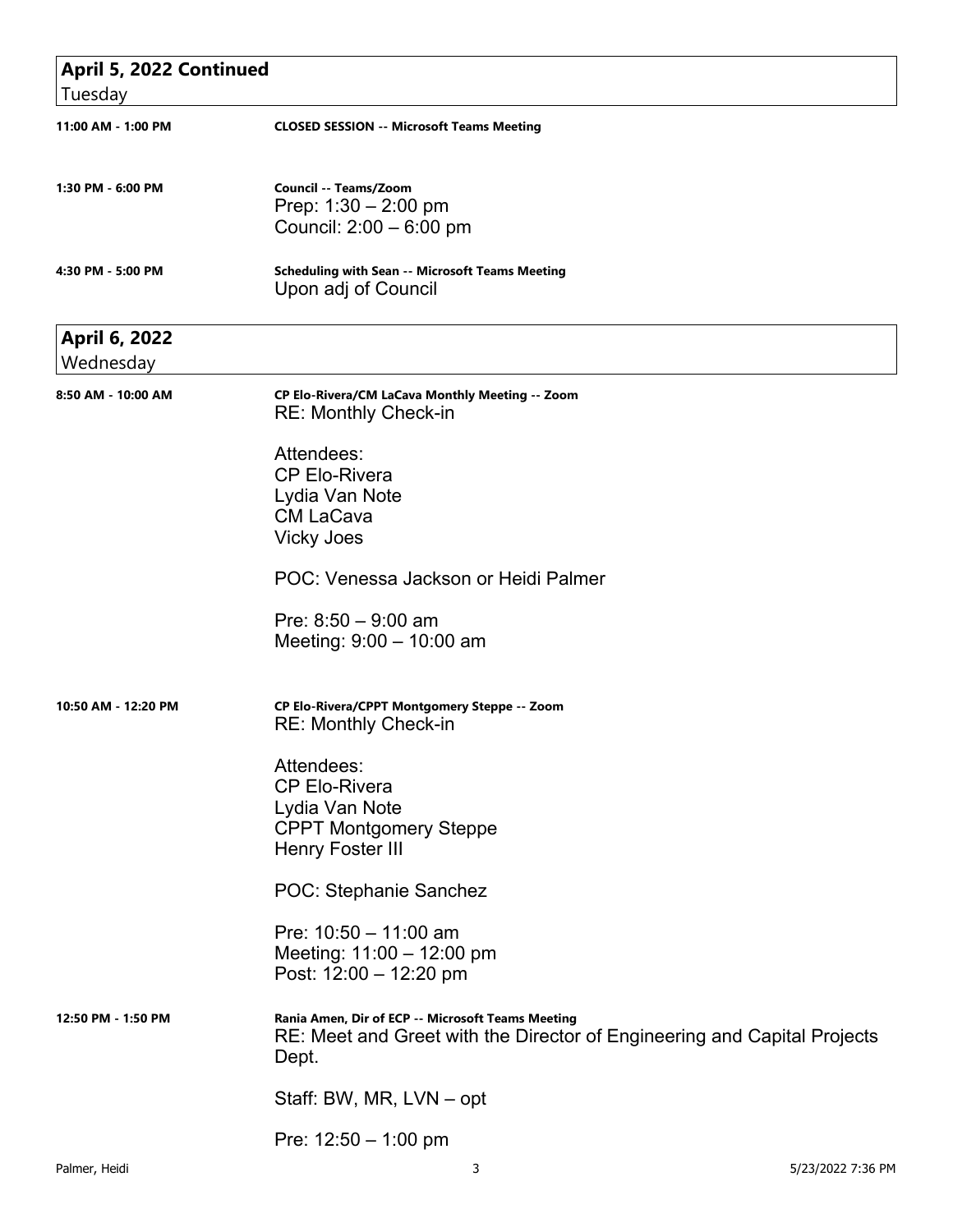| April 6, 2022 Continued        |                                                                                                                                                                                                   |
|--------------------------------|---------------------------------------------------------------------------------------------------------------------------------------------------------------------------------------------------|
| Wednesday                      |                                                                                                                                                                                                   |
|                                | Meeting: $1:00 - 1:30$ pm<br>Post: $1:30 - 1:50$ pm                                                                                                                                               |
| 1:50 PM - 2:50 PM              | More Choice San Diego Coalition -- Zoom<br>RE: Proposed Rank Choice Voting ballot measure                                                                                                         |
|                                | Staff: BD                                                                                                                                                                                         |
|                                | Attendees:<br>Victoria Barba<br>Pending others                                                                                                                                                    |
|                                | POC: Victoria A. Barba                                                                                                                                                                            |
|                                | Pre: $1:50 - 2:00$ pm<br>Meeting: $2:00 - 2:30$ pm<br>Post: $2:30 - 2:50$ pm                                                                                                                      |
| 3:00 PM - 3:50 PM              | <b>MTS/SANDAG Briefing -- Microsoft Teams Meeting</b>                                                                                                                                             |
| 4:00 PM - 5:00 PM              | <b>Staff Midweek Check-in -- Microsoft Teams Meeting</b><br>RE: Mandatory for all staff to ask any questions regarding casework or any<br>other topics.                                           |
| <b>April 7, 2022</b>           |                                                                                                                                                                                                   |
| Thursday<br>9:00 AM - 12:00 PM | <b>MTS Exec Committee -- Zoom</b>                                                                                                                                                                 |
| 12:50 PM - 1:50 PM             | CP Elo-Rivera/CM Cate Monthly Meeting -- Zoom<br><b>RE: Monthly Check-in</b>                                                                                                                      |
|                                | Attendees:<br><b>CP Elo-Rivera</b><br>Lydia Van Note<br><b>CM Cate</b><br><b>Francis Barraza</b>                                                                                                  |
|                                | POC: Libbie Nienstedt or Heidi Palmer                                                                                                                                                             |
|                                | Pre: $12:50 - 1:00$ pm<br>Meeting: $1:00 - 1:30$ pm<br>Post: $1:30 - 1:40$ pm                                                                                                                     |
| 1:50 PM - 2:50 PM              | AFSCME Local 127 -- Zoom<br>RE: Discuss a few topics that impact their members: 1: Application of<br>Administrative Regulation 75.12, 2: Contracting Out, 3: Special Salary<br>Adjustments (SSAs) |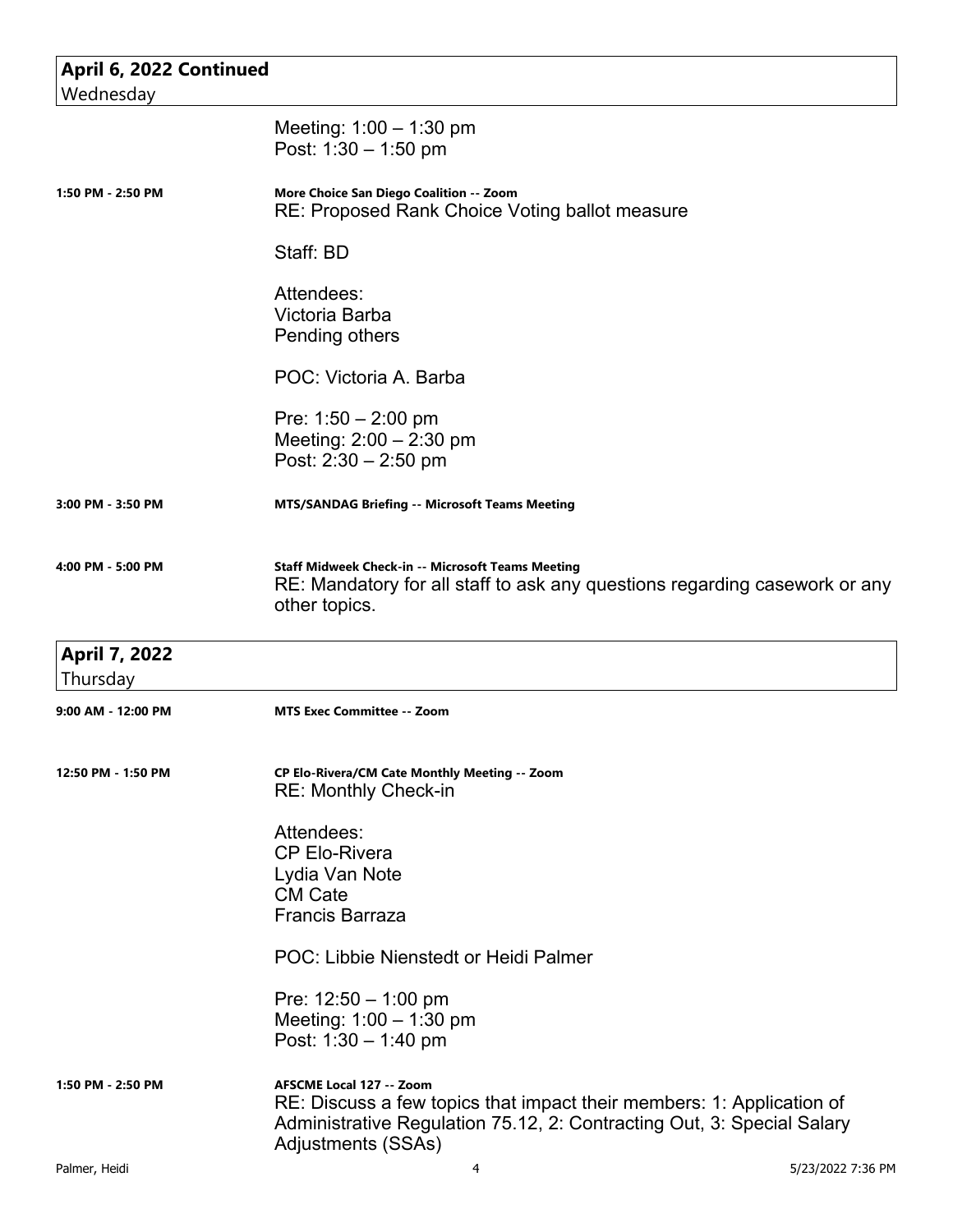|                                | Staff: LVN                                                                                                                                                                                          |
|--------------------------------|-----------------------------------------------------------------------------------------------------------------------------------------------------------------------------------------------------|
|                                | Attendees:<br>Timothy Douglass, VP and City Wide Steward<br>Andres Alva-Cardenas, Business Representative                                                                                           |
|                                | <b>POC: Timothy Douglass</b>                                                                                                                                                                        |
|                                | Pre: $1:50 - 2:00$ pm<br>Meeting: $2:00 - 2:30$ pm<br>Post: $2:30 - 5:00$ pm                                                                                                                        |
| 3:00 PM - 3:30 PM              | <b>CP/CAO Weekly Briefing -- Microsoft Teams Meeting</b>                                                                                                                                            |
| 4:00 PM - 5:00 PM              | <b>Docket Briefing -- Microsoft Teams Meeting</b><br>RE: Staff please be ready to brief on upcoming Council items and submit<br>your briefs to Maya as directed                                     |
| <b>April 8, 2022</b><br>Friday |                                                                                                                                                                                                     |
| 12:20 PM - 1:20 PM             | <b>SANDAG Lunch Briefing -- Microsoft Teams Meeting</b><br>RE: Meet with their Deputy CEO for Operations and his data team to be<br>briefed specifically on the Community Characteristics analysis. |
|                                | Staff: JG                                                                                                                                                                                           |
|                                | Attendees:<br>Hasan Ikhrata<br><b>Ryan Kohut</b><br>Victoria Stackwick<br><b>Coleen Clementson</b><br>Ray Major<br><b>Jack Christiansen</b><br>Robyn Wapner                                         |
| 1:50 PM - 2:50 PM              | SDSU -- Zoom<br>RE: Discuss SDSU Right of Way acquisition, Street Vacation and<br><b>Easement Vacations</b>                                                                                         |
|                                | Staff: MR                                                                                                                                                                                           |
|                                | Attendees:<br>Gina Jacobs<br><b>Rachel Gregg</b>                                                                                                                                                    |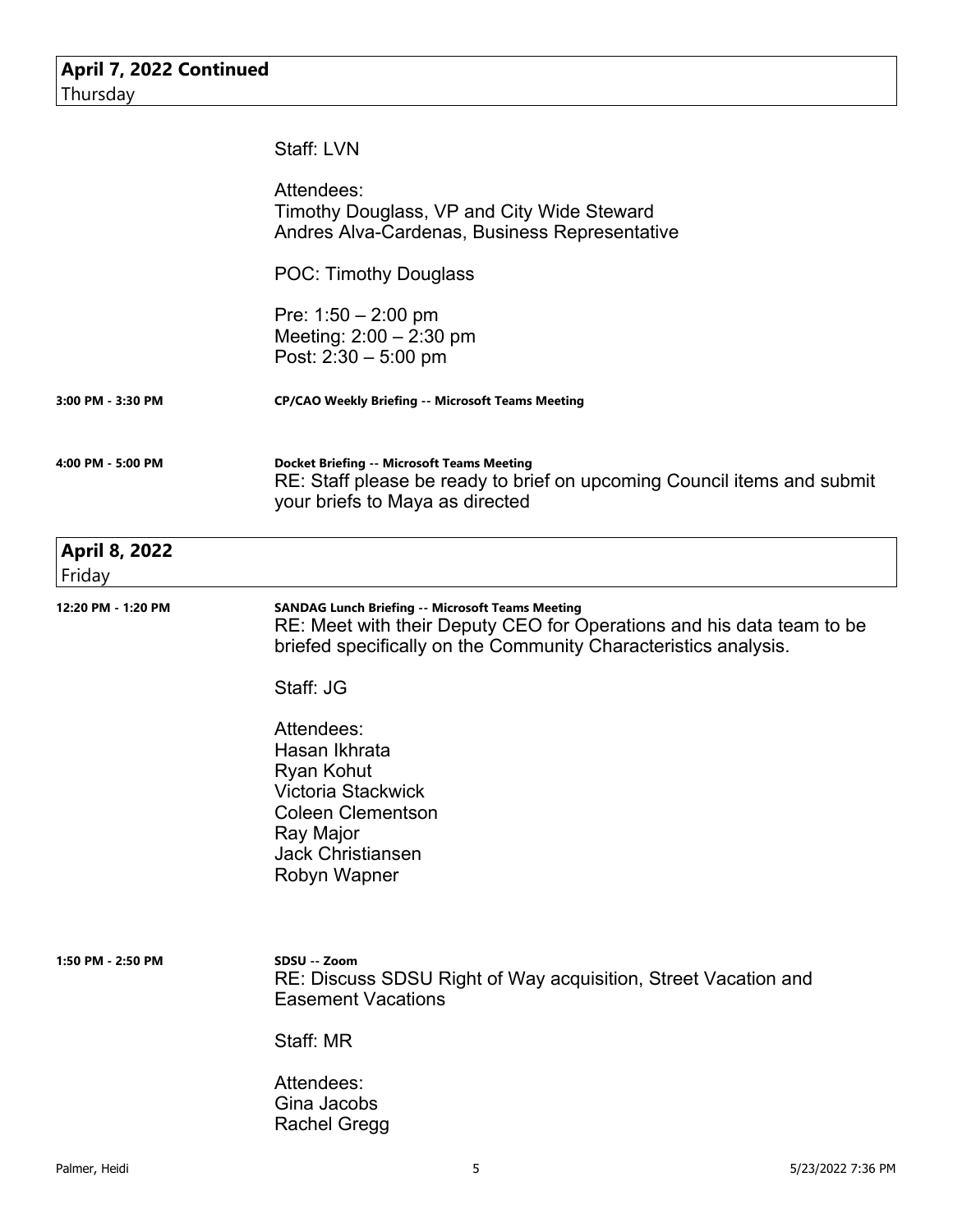| April 8, 2022 Continued<br>Friday |                                                                                                                                                                                                                                                                                                                                                                                                               |
|-----------------------------------|---------------------------------------------------------------------------------------------------------------------------------------------------------------------------------------------------------------------------------------------------------------------------------------------------------------------------------------------------------------------------------------------------------------|
|                                   | POC: Nance Lakdawala                                                                                                                                                                                                                                                                                                                                                                                          |
|                                   | Pre: $1:50 - 2:00$ pm<br>Meeting: $2:00 - 2:30$ pm<br>Post: $2:30 - 2:50$ pm                                                                                                                                                                                                                                                                                                                                  |
| 2:50 PM - 3:30 PM                 | <b>SD Education Association -- Zoom</b><br>RE: the sale of the SDEA building in Grantville located a few blocks from<br>the Green Line to developer backed by CALPERS who plans to build 50%<br>affordable housing. We are encountering some time-sensitive obstacles<br>and wanted to review those with Sean and team.                                                                                       |
|                                   | Staff: JG, MR – opt                                                                                                                                                                                                                                                                                                                                                                                           |
|                                   | Attendees:<br>Kyle Weinberg, VP of SDEA<br>Adbul Sayid, ED of SDEA                                                                                                                                                                                                                                                                                                                                            |
|                                   | POC: Kyle Weinberg, Ed.D.                                                                                                                                                                                                                                                                                                                                                                                     |
|                                   | Pre: $2:50 - 3:00$ pm<br>Meeting: $3:00 - 3:30$ pm                                                                                                                                                                                                                                                                                                                                                            |
| 3:30 PM - 4:00 PM                 | <b>CD9/IBA Weekly Briefing -- Microsoft Teams Meeting</b>                                                                                                                                                                                                                                                                                                                                                     |
| 4:00 PM - 4:30 PM                 | Forward Docket Briefing -- Sean's Office or Teams<br>RE: Review items for future dockets                                                                                                                                                                                                                                                                                                                      |
|                                   | Staff: LVN, MR, HL, CC                                                                                                                                                                                                                                                                                                                                                                                        |
| <b>April 9, 2022</b><br>Saturday  |                                                                                                                                                                                                                                                                                                                                                                                                               |
| 11:30 AM - 1:00 PM                | SPEAK: SDLA Institute -- Museum of Us, 1350 El Prado, San Diego, CA 92101<br>Event Information: The purpose of the spotlight speaker series is to teach<br>the emerging, progressive professionals in the Institute about various kinds<br>of career paths and ways to achieve their career and progressive goals, by<br>hearing from more seasoned progressives about their own pathways and<br>experiences. |
|                                   | POC: Luis Montero-Adams or Fejeran or Caryl Montero-Adams                                                                                                                                                                                                                                                                                                                                                     |
| 2:15 PM - 3:45 PM                 | SPEAK: Progressive Labor Summit (1-3) -- Zoom<br>Event Information: Breakout Session Panel participant: Get Thee Behind<br>Me: Emerging From the Right-Wing Wilderness                                                                                                                                                                                                                                        |
|                                   | Staff: LVN                                                                                                                                                                                                                                                                                                                                                                                                    |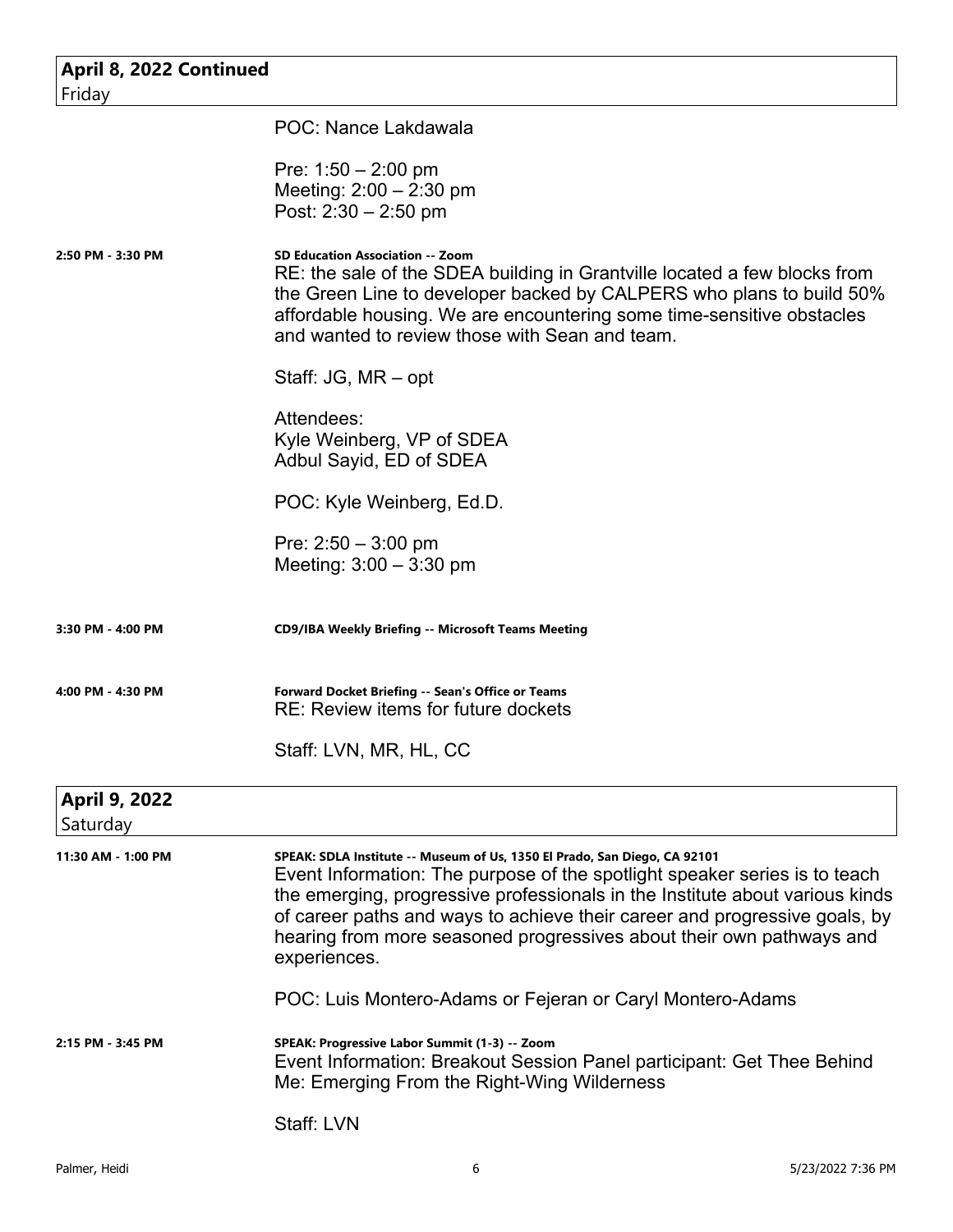## **April 9, 2022 Continued** Saturday

POC: Lucas O'Connor

| April 11, 2022      |                                                                                                                                                                                                                                                                                                                                                             |
|---------------------|-------------------------------------------------------------------------------------------------------------------------------------------------------------------------------------------------------------------------------------------------------------------------------------------------------------------------------------------------------------|
| Monday              |                                                                                                                                                                                                                                                                                                                                                             |
| 9:00 AM - 10:00 AM  | <b>Managers Check-in -- Microsoft Teams Meeting</b>                                                                                                                                                                                                                                                                                                         |
| 10:00 AM - 11:00 AM | <b>Staff Meeting -- Sean's Office or Teams</b><br>RE: Organizational items and updates for Council dockets.                                                                                                                                                                                                                                                 |
| 11:00 AM - 11:15 AM | <b>Chambers Security Walkthrough -- Chambers</b><br>RE: Executive detail will provide a walkthrough of Chambers in preparation<br>for opening up to the public.                                                                                                                                                                                             |
|                     | Staff: All policy and legislative staff required to attend.                                                                                                                                                                                                                                                                                                 |
| 11:20 AM - 12:20 PM | SD Human Relations Commission -- Zoom<br>RE: Meet and Greet with the Commissioners to hear your vision for City<br>Council and the Human Relations Commission (HRC) as well as to discuss<br>the upcoming HRC Awards Ceremony and a new Campaign to eradicate<br>hate, "San Diego United Against Hate", and other issues of import to the<br>Commissioners. |
|                     | Staff: MO                                                                                                                                                                                                                                                                                                                                                   |
|                     | Attendees:<br>Kristin Rizzo, Chair<br>Tootie Thomas, Vice Chair<br>Shana Hazan, previous Chair<br>Rev. Gerald Brown, Interim Executive Director<br><b>Tyler Duncan, Secretary</b><br>Chida Warren-Darby - opt                                                                                                                                               |
|                     | POC: Rev. Dr. Gerald W. Brown, Th.D                                                                                                                                                                                                                                                                                                                         |
|                     | Pre: 11:20 - 11:30 am<br>Meeting: 11:30 - 12:00 pm<br>Post: 12:00 - 12:20 pm                                                                                                                                                                                                                                                                                |
| 12:30 PM - 1:00 PM  | Sean/Heidi 1:1 -- TBD                                                                                                                                                                                                                                                                                                                                       |
| 1:30 PM - 5:30 PM   | <b>Council -- Sean's Office/Chambers</b><br>Prep: $1:30 - 2:00$ pm<br>Council: $2:00 - 5:30$ pm                                                                                                                                                                                                                                                             |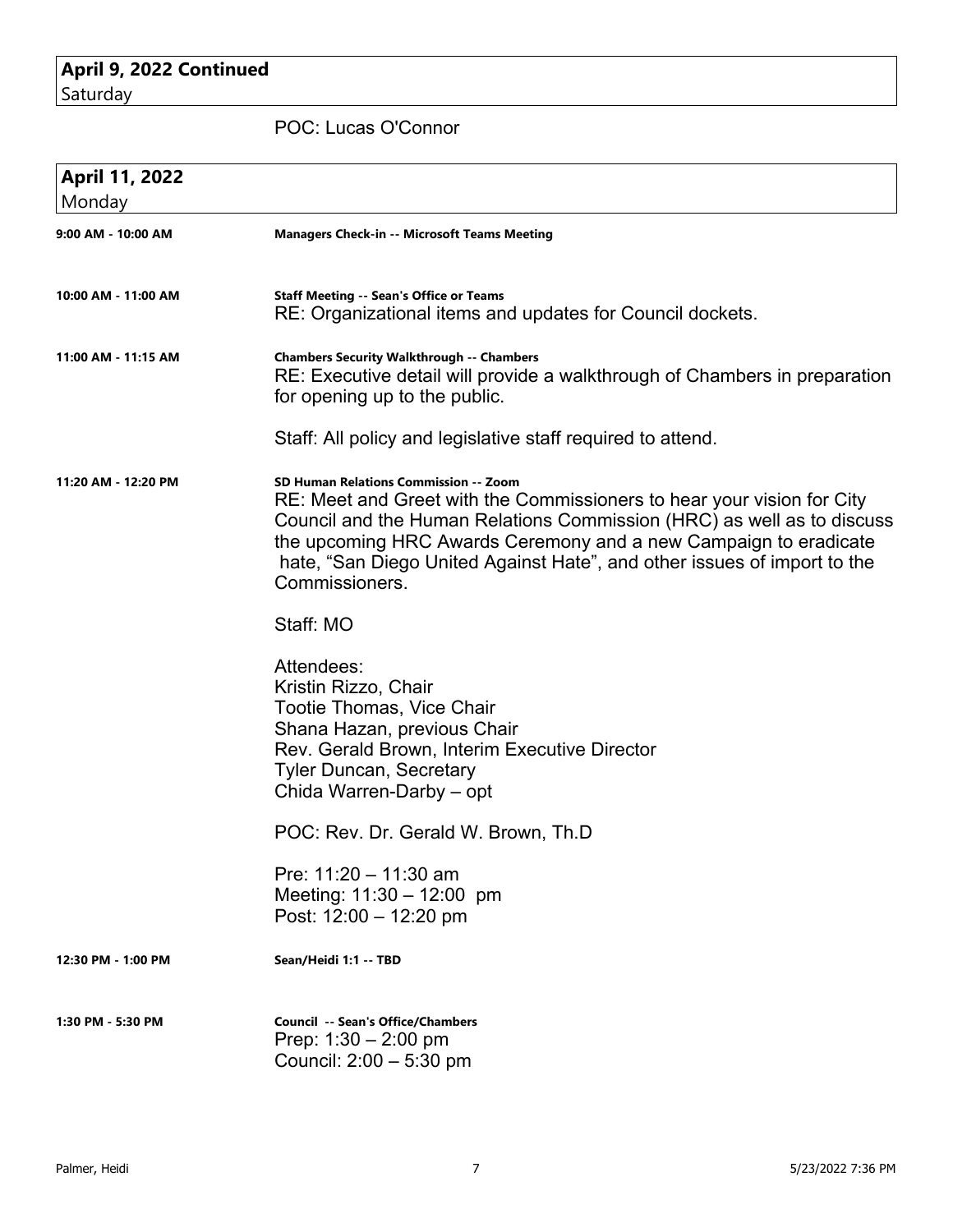| April 11, 2022 Continued<br>Monday |                                                                                                                                                                                             |
|------------------------------------|---------------------------------------------------------------------------------------------------------------------------------------------------------------------------------------------|
| 6:00 PM - 6:30 PM                  | SPEAK: Southeastern Planning Group -- Mountain View Rece Center, 641 South Boundary Street, San<br>Diego, CA 92113<br>RE: Update on 2022 priorities, as well as general City and D9 Efforts |
|                                    | Staff: MZ, MO-opt                                                                                                                                                                           |
|                                    | POC: Myron Taylor                                                                                                                                                                           |
| April 12, 2022<br>Tuesday          |                                                                                                                                                                                             |
| 8:30 AM - 8:50 AM                  | <b>SANDAG Gov. Affairs -- Blue Bottle</b><br><b>RE: Discuss SANDAG Board Retreat</b>                                                                                                        |
|                                    | Staff: JG                                                                                                                                                                                   |
|                                    | Attendee:<br><b>Jack Christiansen</b>                                                                                                                                                       |
| 9:00 AM - 9:30 AM                  | <b>APCD Briefing -- Microsoft Teams Meeting</b>                                                                                                                                             |
| 9:30 AM - 11:00 AM                 | Council -- Sean's Office/Chambers<br>Prep: $9:30 - 10:00$ am<br>Meeting: 10:00 - 11:00 am                                                                                                   |
| 11:00 AM - 12:00 PM                | <b>CLOSED SESSION -- Zoom</b>                                                                                                                                                               |
| 12:15 PM - 12:45 PM                | SPEAK: Interview w/ KPBS -- Teams/Zoom<br>RE: Interview with Jacob Aere who is the Speak City Heights reporter to<br>discuss the Affordable ADU Bonus Program Amendment                     |
|                                    | Staff: CC                                                                                                                                                                                   |
|                                    | POC: Jacob Aere                                                                                                                                                                             |
|                                    | Pre: $12:15 - 12:20$ pm<br>Meeting: 12:20 - 12:25 pm<br>Post: 12:25 - 12:30 pm                                                                                                              |
| 1:00 PM - 1:30 PM                  | <b>SPEAK: PROC: Ramadan Month -- Concourse</b><br>Event Information: Present the proclamation for Ramadan Month                                                                             |
|                                    | Staff: CC at event, MO – opt, BM – Comms FYI                                                                                                                                                |
|                                    | POC: Tazheen Nizam                                                                                                                                                                          |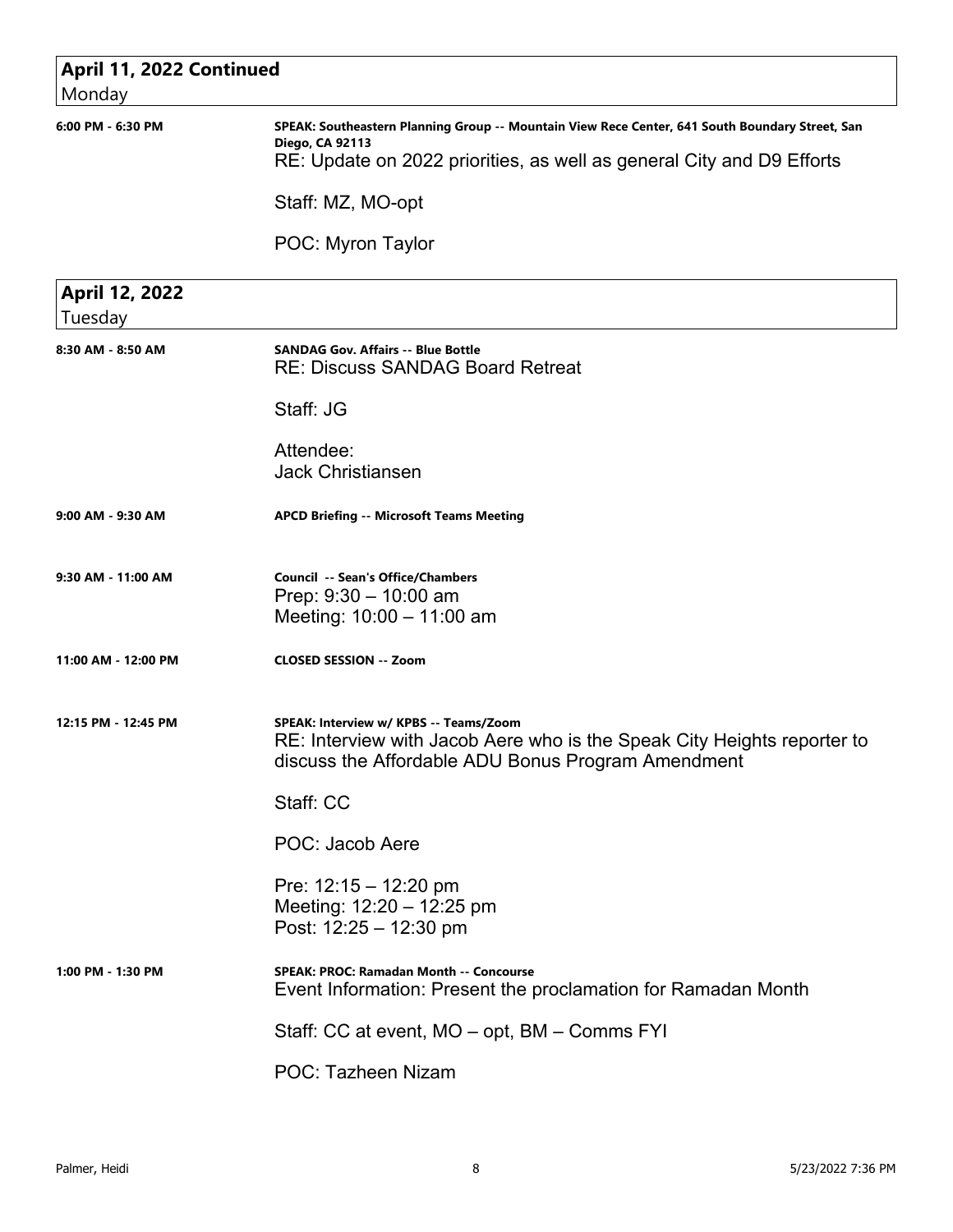| April 12, 2022 Continued<br>Tuesday |                                                                                                                                                                                  |
|-------------------------------------|----------------------------------------------------------------------------------------------------------------------------------------------------------------------------------|
| 1:30 PM - 2:00 PM                   | <b>Council Prep -- Sean's Office</b>                                                                                                                                             |
| 1:30 PM - 1:50 PM                   | <b>Budget Briefing -- Microsoft Teams Meeting</b>                                                                                                                                |
| April 13, 2022<br>Wednesday         |                                                                                                                                                                                  |
| 8:00 AM - 8:45 AM                   | <b>Mayoral Briefing -- Zoom</b><br>RE: Briefing on the proposed budget with Mayor's team as well as CM<br>Cate and staff (all briefings with CMs include multiple offices).      |
|                                     | Staff: LVN, pending others?                                                                                                                                                      |
|                                     | Attendees:<br>Mayor Todd Gloria<br><b>CM Cate and staff</b><br><b>Jay Goldstone</b><br>Jessica Lawrence<br><b>Javier Gomez</b><br><b>Matthew Vespi</b><br><b>Rolando Charvel</b> |
|                                     | Optional:<br>Paola Avila<br><b>Nick Serrano</b><br>Benjamin Battaglia<br>Vanessa Montenegro                                                                                      |
|                                     | <b>POC: Lauren Cazares</b>                                                                                                                                                       |
|                                     | Pre: $7:50 - 8:00$ am<br>Post: $8:00 - 8:45$ am                                                                                                                                  |
| 9:00 AM - 11:00 AM                  | BUDGET -- Chambers (Hybrid options for members and public available)                                                                                                             |
| 12:50 PM - 1:50 PM                  | CP Elo-Rivera/CM Moreno Monthly Meeting -- Meet in Breezeway (outside by CAB lobby entrance)<br><b>RE: Monthly Check-in</b>                                                      |
|                                     | Attendees:<br><b>CP Elo-Rivera</b><br><b>CM Moreno</b>                                                                                                                           |
|                                     | POC: Patty Trahin or Heidi Palmer                                                                                                                                                |
|                                     | Pre: $12:50 - 1:00$ pm<br>Meeting: 1:00 - 1:30 pm                                                                                                                                |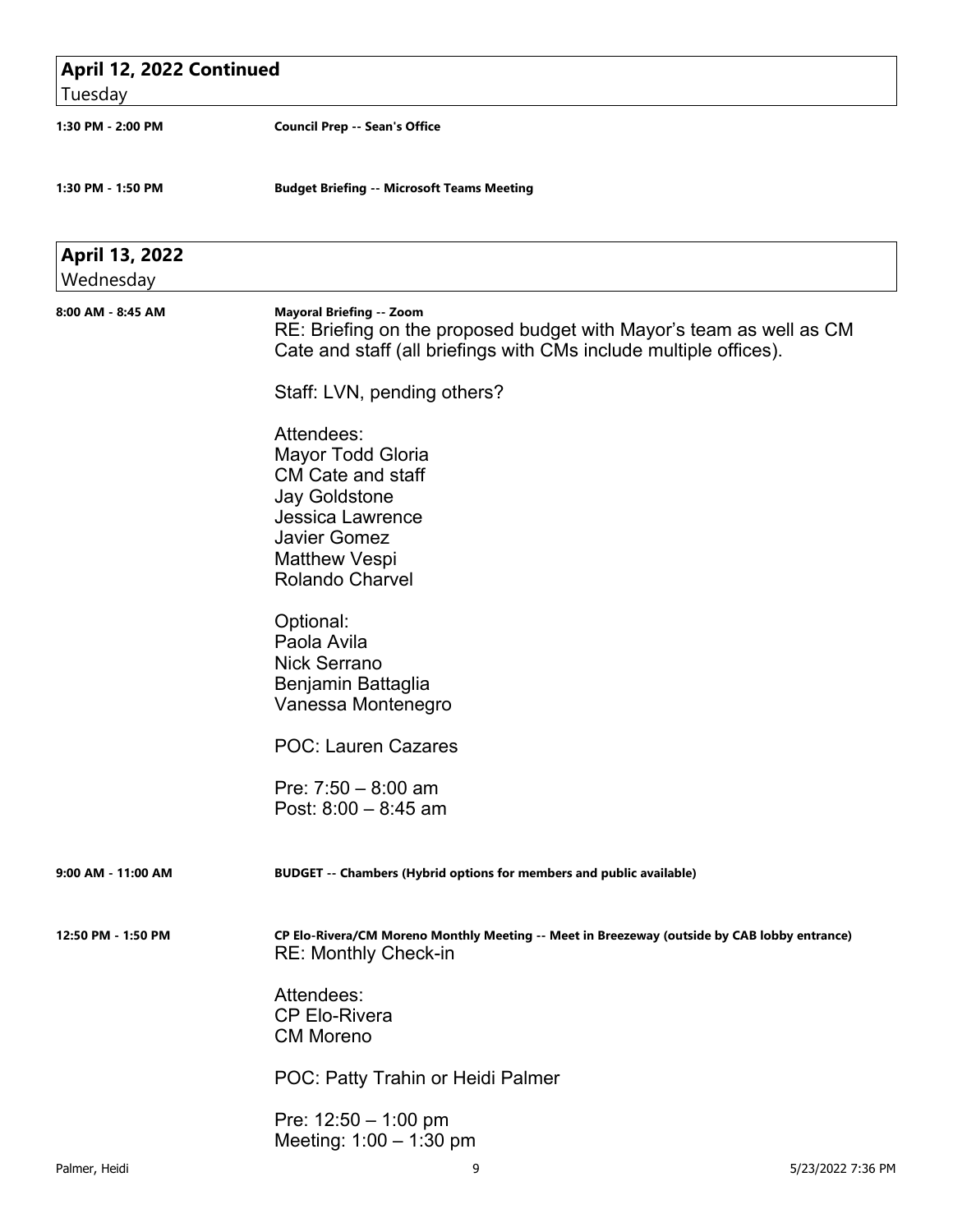| April 13, 2022 Continued<br>Wednesday |                                                                                                                                                                                                                                                                                            |
|---------------------------------------|--------------------------------------------------------------------------------------------------------------------------------------------------------------------------------------------------------------------------------------------------------------------------------------------|
|                                       | Post: $1:30 - 1:40$ pm                                                                                                                                                                                                                                                                     |
| 1:50 PM - 2:50 PM                     | CP Elo-Rivera/CM Whitburn Monthly Meeting -- D9 Office<br><b>RE: Monthly Check-in</b>                                                                                                                                                                                                      |
|                                       | Attendees:<br><b>CP Elo-Rivera</b><br>Lydia Van Note<br><b>CM Whitburn</b><br><b>Jesus Cardenas</b>                                                                                                                                                                                        |
|                                       | POC: Brenda Lugo                                                                                                                                                                                                                                                                           |
|                                       | Pre: $1:50 - 2:00$ pm<br>Meeting: $2:00 - 2:30$ pm<br>Post: $2:30 - 2:50$ pm                                                                                                                                                                                                               |
| 3:00 PM - 3:30 PM                     | Forward Docket Briefing -- Sean's Office/Teams<br>RE: Review items for future dockets                                                                                                                                                                                                      |
|                                       | Staff: LVN, MR, HL, CC                                                                                                                                                                                                                                                                     |
| 3:30 PM - 4:00 PM                     | <b>MTS BOD Briefing -- Microsoft Teams Meeting</b>                                                                                                                                                                                                                                         |
| 4:00 PM - 4:05 PM                     | Document Signing w/ City Clerk -- Zoom                                                                                                                                                                                                                                                     |
| 4:10 PM - 4:25 PM                     | Scheduling w/ Sean -- Microsoft Teams Meeting/D9 Office                                                                                                                                                                                                                                    |
| 5:30 PM - 6:30 PM                     | National Latino Peace Officers Association Induction Ceremony -- Coronado Community Center - 1845<br><b>Strand Way, Coronado</b><br>Event Information: Martin Nunez, Esq. was recently elected as President of<br>the National Latino Peace Officers Association, San Diego Metro Chapter. |
|                                       | Staff: BW                                                                                                                                                                                                                                                                                  |
|                                       | POC: Martin Nunez, Esq.                                                                                                                                                                                                                                                                    |
| 6:30 PM - 8:30 PM                     | Lodging Association's Gold Key Awards -- Town and Country San Diego, 500 Hotel Cir N, San Diego, CA<br>92108<br>Event Information: SDCLA & HSMAI Gold Key Awards Dinner.                                                                                                                   |
|                                       | Staff: JN                                                                                                                                                                                                                                                                                  |
|                                       | POC: Veronica Segovia                                                                                                                                                                                                                                                                      |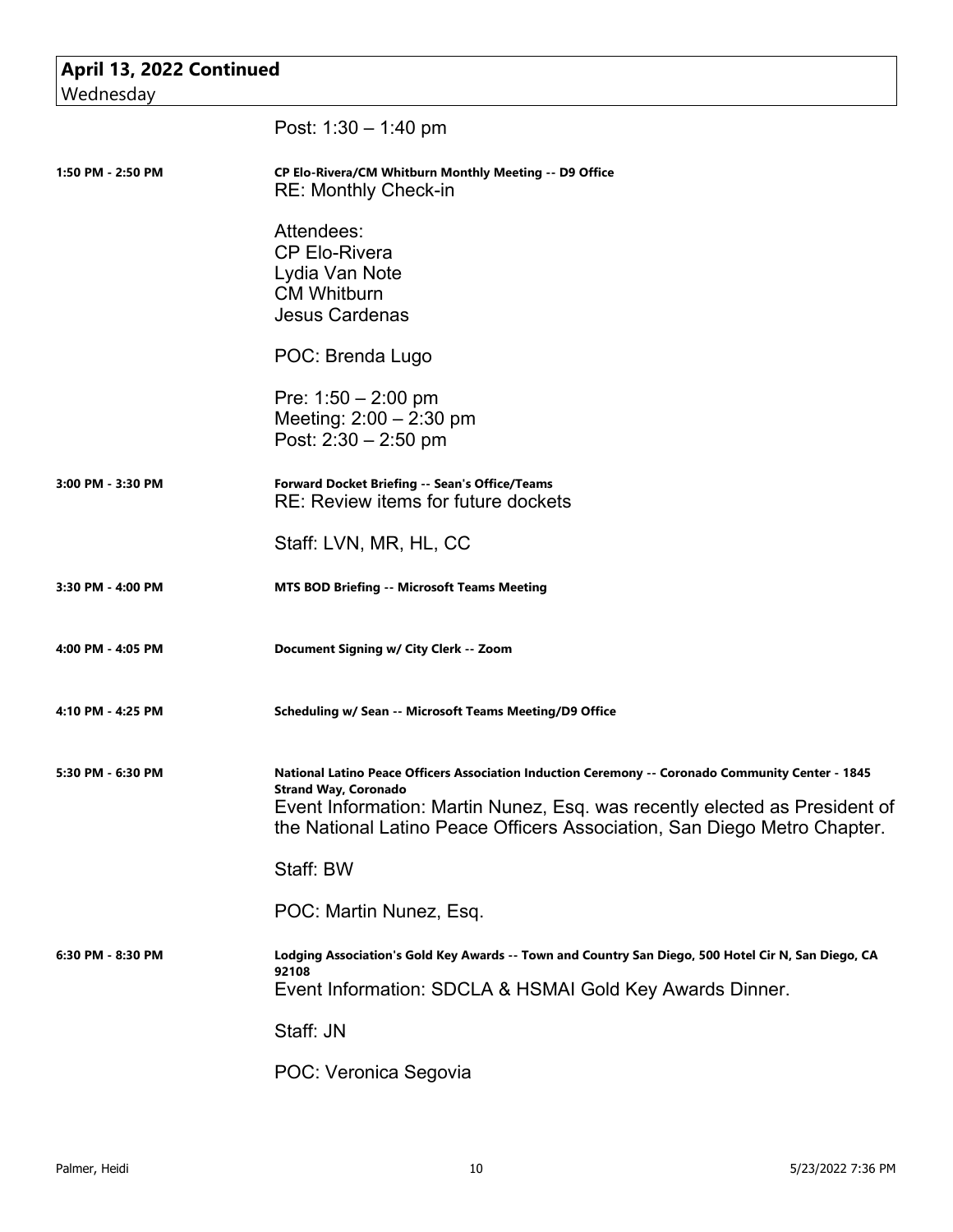| <b>April 14, 2022</b> |                                                                                                                                                                                                                    |
|-----------------------|--------------------------------------------------------------------------------------------------------------------------------------------------------------------------------------------------------------------|
| Thursday              |                                                                                                                                                                                                                    |
| 8:30 AM - 8:40 AM     | Council President Elo-Rivera - Briefing for April 19, 2022 Council Meeting -- Microsoft Teams Meeting                                                                                                              |
| 9:00 AM - 12:00 PM    | MTS Board Meeting (Finance Workshop) -- Zoom<br>POC: Dalia Gonzalez                                                                                                                                                |
| 12:00 PM - 12:30 PM   | <b>CP/CAO Weekly Briefing -- Microsoft Teams Meeting</b>                                                                                                                                                           |
| 12:50 PM - 1:50 PM    | CP Elo-Rivera/CM Campillo Monthly Meeting -- D9 Office<br><b>RE: Monthly Check-in</b>                                                                                                                              |
|                       | Attendees:<br><b>CP Elo-Rivera</b><br>Lydia Van Note<br><b>CM Campillo</b><br><b>Michael Simonsen</b>                                                                                                              |
|                       | POC: Cheryl Willis or Heidi Palmer                                                                                                                                                                                 |
|                       | Pre: $12:50 - 1:00$ pm<br>Meeting: $1:00 - 1:30$ pm<br>Post: $1:30 - 1:50$ pm                                                                                                                                      |
| 2:00 PM - 5:00 PM     | <b>APCD Governing Board Meeting -- Zoom</b>                                                                                                                                                                        |
| 4:00 PM - 5:00 PM     | <b>Docket Briefing -- Microsoft Teams Meeting</b><br>RE: Staff please be ready to brief on upcoming Council items and submit<br>your briefs to Maya as directed                                                    |
| 6:00 PM - 7:45 PM     | SPEAK: Mountain View Community Safety Meeting -- Bridge Church, 3714 Teak St, San Diego, CA 92113<br>Event Information: Community Meeting to discuss safety concerns and<br>incidents at and near to Mike's Market |
|                       | Staff: MO, MZ, CC/BM - Comms FYI as needed                                                                                                                                                                         |
|                       | Other Attendees: Mayor Todd Gloria, Pastor Sandoval, and Henry from<br><b>CPPT</b><br><b>Montgomery Steppe</b>                                                                                                     |
|                       | POC: MO                                                                                                                                                                                                            |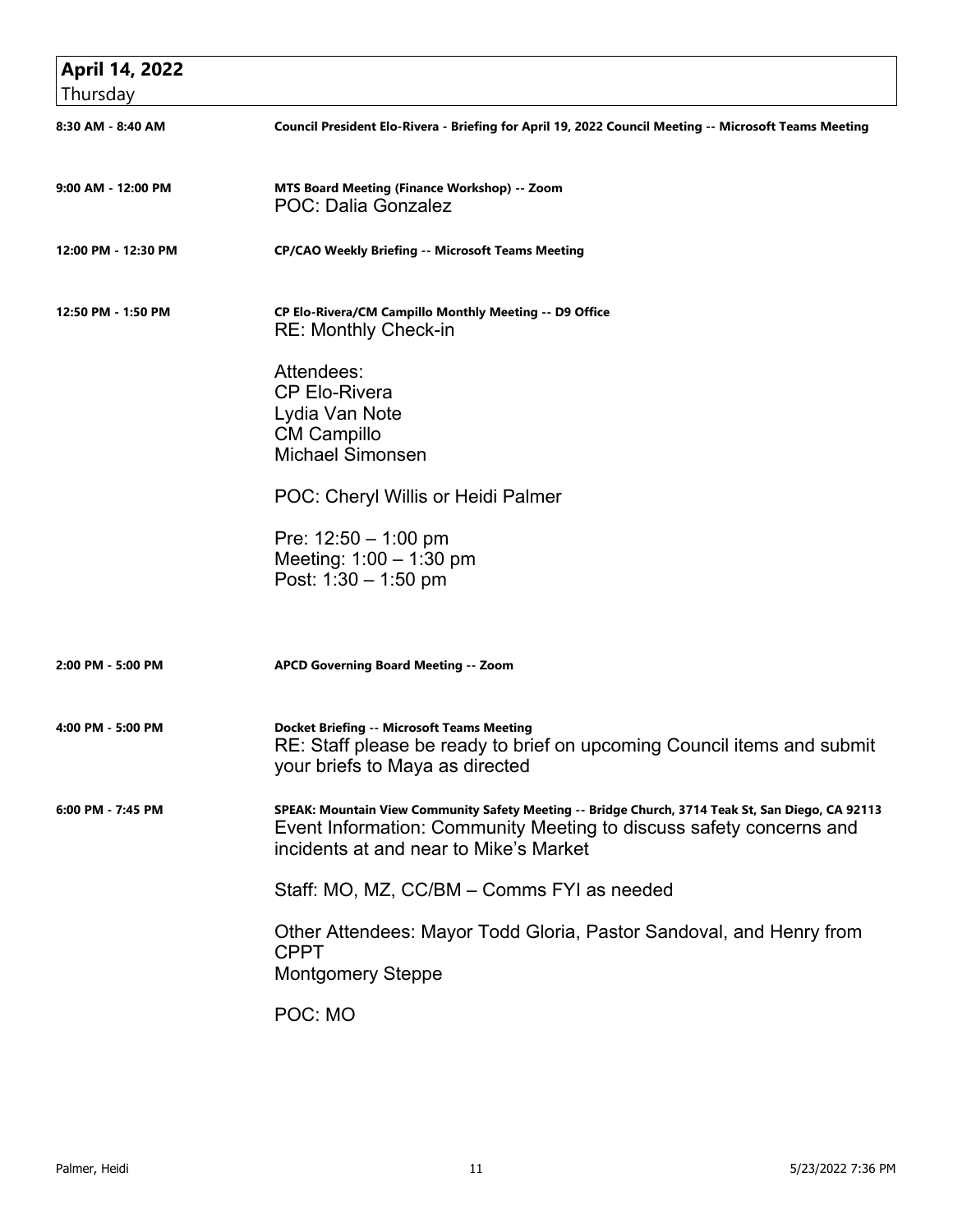| April 15, 2022      |                                                                                                                                                                                                                                  |
|---------------------|----------------------------------------------------------------------------------------------------------------------------------------------------------------------------------------------------------------------------------|
| Friday              |                                                                                                                                                                                                                                  |
| <b>All Day</b>      | Passover                                                                                                                                                                                                                         |
| 7:15 AM - 8:00 AM   | SPEAK: SANDAG/MTS Press Conference - Youth Opportunity Pass -- Old Town Transit Center, 4005 Taylor<br>St, San Diego, CA 92110<br><b>RE: Youth Opportunity Pass</b>                                                              |
|                     | Staff: JG at event, CC - TPs assist and BM - SM FYI                                                                                                                                                                              |
|                     | <b>Other Attendees:</b><br><b>Chair Blakespear</b><br><b>Mayor Todd Gloria</b><br><b>Supervisor Vargas</b><br><b>Councilmember Edson</b><br><b>Councilmember Moreno</b><br><b>Youth Community</b><br>Representative Jonn Segovia |
|                     | <b>POC: Lindsey Hansen</b>                                                                                                                                                                                                       |
| 8:30 AM - 9:00 AM   | CD9/IBA Weekly Briefing -- D9 Office                                                                                                                                                                                             |
| 9:00 AM - 10:30 AM  | <b>Confidential Pre-Closed Session Briefing D9 -- Conf CAB 3 B</b>                                                                                                                                                               |
| 11:00 AM - 11:30 AM | SPEAK: Budget Press Conference w/ Mayor Todd Gloria -- Pump Station, 914 Santa Clara Place, San<br>Diego, CA 92109<br>RE: Discuss the Mayor's Proposed Budget                                                                    |
|                     | Staff: CC at event, MR/CC - TPs, BM - Comms FYI                                                                                                                                                                                  |
|                     | Other Attendees: Mayor Gloria, Councilmember Cate, DCOO Alia Khouri<br>and Chief Nisleit.                                                                                                                                        |
|                     | <b>POC: Dave Rolland</b>                                                                                                                                                                                                         |
| 12:30 PM - 3:00 PM  | Office Hours - Southeastern -- Mountain View Rec Center, 641 S Boundary St, San Diego, CA 92113/ Zoom<br>(as needed)                                                                                                             |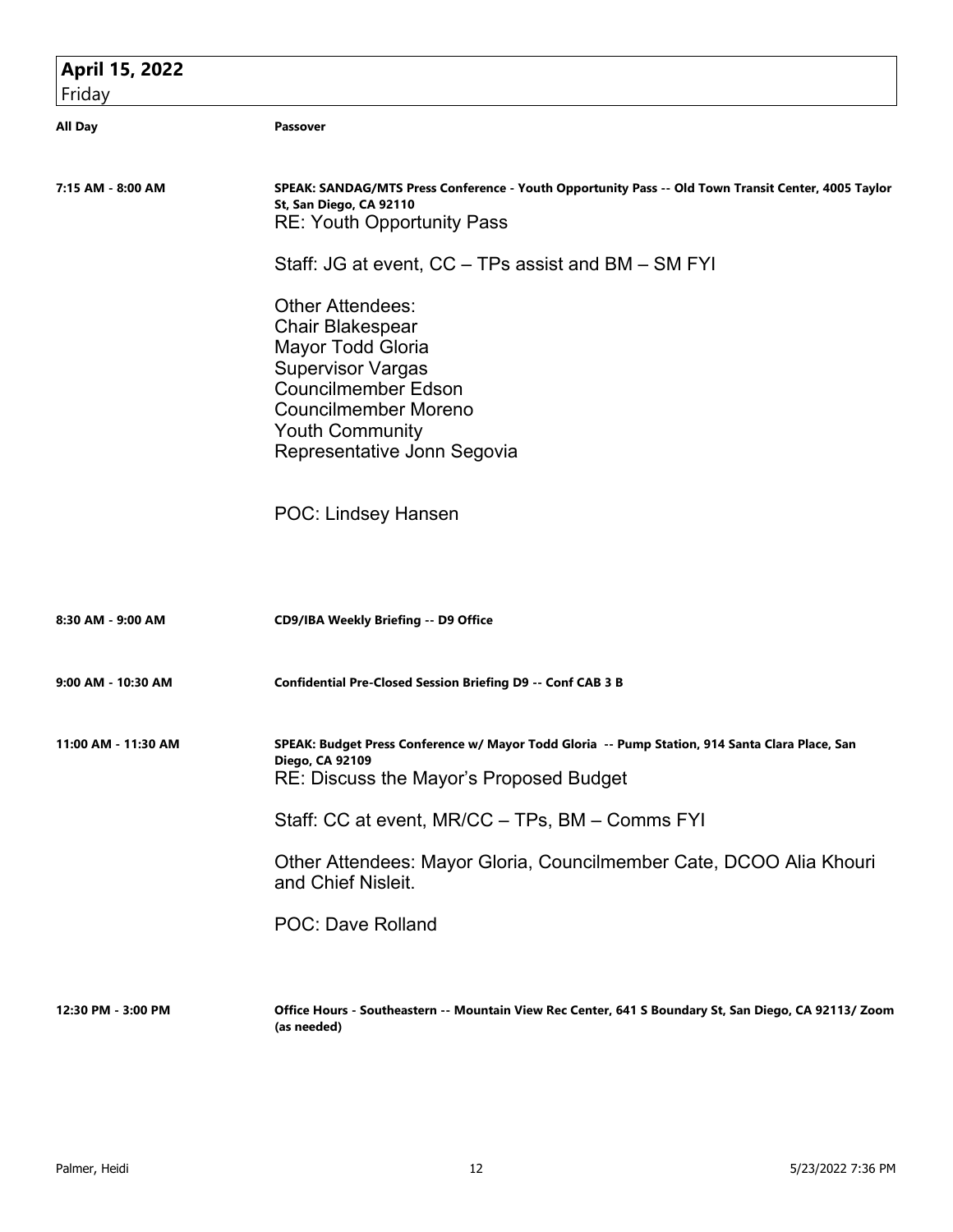| April 16, 2022           |                                                                                                                                                                                                                                                                                                        |
|--------------------------|--------------------------------------------------------------------------------------------------------------------------------------------------------------------------------------------------------------------------------------------------------------------------------------------------------|
| Saturday                 |                                                                                                                                                                                                                                                                                                        |
| All Day                  | <b>Passover</b>                                                                                                                                                                                                                                                                                        |
| 8:00 AM - 9:00 AM        | SPEAK: Avenues for Success/Hoover High Students Cleanup (8-10) -- Hoover High School, 4474 El Cajon<br>Blvd, San Diego, CA 92115<br>Event Information: Students from Hoover High's Avenue for success will be<br>partnering to do a cleanup in Talmadge. Start and end of cleanup is at<br>Hoover High |
|                          | Staff: FP, MO -opt., CC/BM - Comms FYI                                                                                                                                                                                                                                                                 |
|                          | POC: Ashley San Jose                                                                                                                                                                                                                                                                                   |
| 9:30 AM - 10:00 AM       | SPEAK: Hollywood Park Community Cleanup (7-11) -- Sumac Drive<br>RE: Thank you remarks to volunteers                                                                                                                                                                                                   |
|                          | Staff: MZ, AC- opt, BM/CC - Comms FYI                                                                                                                                                                                                                                                                  |
| 10:30 AM - 11:00 AM      | SPEAK: Spring Egg Hunt -- Cherokee Elementary Field, 3901 Landis St, San Diego, CA 92105<br>Event Information: Annual Spring Egg hunt                                                                                                                                                                  |
|                          | Staff: FP                                                                                                                                                                                                                                                                                              |
|                          | Other Attendees: Parks and Rec Staff, Community members                                                                                                                                                                                                                                                |
|                          | POC: Salvador Partida Jr                                                                                                                                                                                                                                                                               |
| 11:30 AM - 12:30 PM      | SAYSD Earth Day Fair -- Officer Jeremy Henwood Memorial Park, 3795 Fairmount Ave, San Diego, CA<br>92105<br>Event Information: Attend SAYSD's Earth Day Fair                                                                                                                                           |
|                          | Staff: JG                                                                                                                                                                                                                                                                                              |
|                          | <b>POC: Michelle Mori</b>                                                                                                                                                                                                                                                                              |
| April 17, 2022<br>Sunday |                                                                                                                                                                                                                                                                                                        |
| All Day                  | <b>Passover</b>                                                                                                                                                                                                                                                                                        |
| April 18, 2022<br>Monday |                                                                                                                                                                                                                                                                                                        |
| All Day                  | <b>Passover</b>                                                                                                                                                                                                                                                                                        |
| 9:00 AM - 10:00 AM       | <b>Staff Meeting -- Microsoft Teams Meeting</b><br>RE: Organizational items and updates for Council dockets.                                                                                                                                                                                           |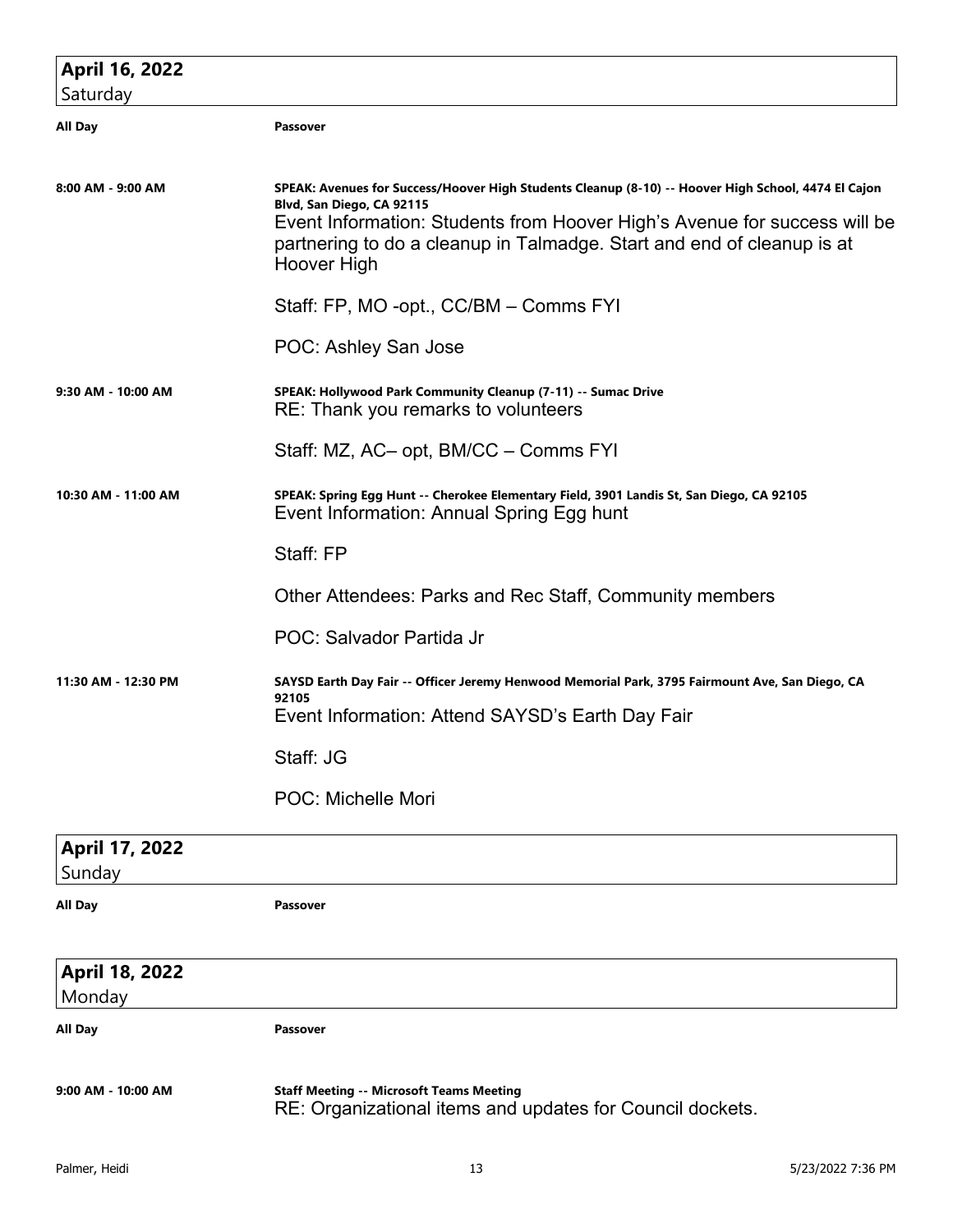| April 18, 2022 Continued<br>Monday |                                                                                                                                                                                                 |  |
|------------------------------------|-------------------------------------------------------------------------------------------------------------------------------------------------------------------------------------------------|--|
| 10:00 AM - 11:00 AM                | <b>Managers Check-in -- Microsoft Teams Meeting</b>                                                                                                                                             |  |
| 10:00 AM - 10:30 AM                | SPEAK Press Conference w/ Mayor Todd Gloria -- City Concourse<br>Event Information: Press Conference for the Office of Child and Youth<br>Success to announce the hiring of Andrea O'Hara as ED |  |
|                                    | Staff: CC – TPs/Event, BM – SM, MO- FYI/TPs assistance as needed                                                                                                                                |  |
|                                    | <b>Other Attendees:</b><br><b>Mayor Todd Gloria</b><br><b>CM Campillo</b>                                                                                                                       |  |
|                                    | <b>POC: Courtney Pitam</b>                                                                                                                                                                      |  |
| 10:30 AM - 10:50 AM                | <b>CM Cate -- Zoom</b><br><b>Re: Closed Session</b>                                                                                                                                             |  |
| 11:00 AM - 11:10 AM                | <b>Council (for Closed Session -- Chambers</b><br>RE: Take public comment on closed session                                                                                                     |  |
| 11:20 AM - 11:30 AM                | <b>SM Comms for Clearity Foundation -- Sean's Office</b>                                                                                                                                        |  |
| 12:00 PM - 1:00 PM                 | <b>Special Closed Session Meeting -- Zoom</b>                                                                                                                                                   |  |
| 1:00 PM - 1:30 PM                  | Bi-Weekly PO Check-in -- Microsoft Teams Meeting<br><b>RE: Discuss People's Ordinance</b>                                                                                                       |  |
|                                    | Staff: LVN, BD, MR                                                                                                                                                                              |  |
| 1:30 PM - 5:30 PM                  | Council -- Sean's Office/Chambers<br>Prep: $1:30 - 2:00$ pm<br>Council: 2:00 - 5:30 pm                                                                                                          |  |
| 5:20 PM - 6:10 PM                  | Personnel and Civil Service Commissioners Briefing -- Microsoft Teams Meeting/Zoom<br>RE: Discuss the proposed Civil Service Charter Amendment                                                  |  |
|                                    | Staff: BD, LVN                                                                                                                                                                                  |  |
|                                    | Attendees:<br>Doug Edwards, Personnel Director<br><b>Sunday Gover, Commissioner</b><br>Nico Portillo, Commissioner                                                                              |  |
|                                    | <b>POC: Donna Hawthorne</b>                                                                                                                                                                     |  |
|                                    | Pre: $5:20 - 5:30$ pm                                                                                                                                                                           |  |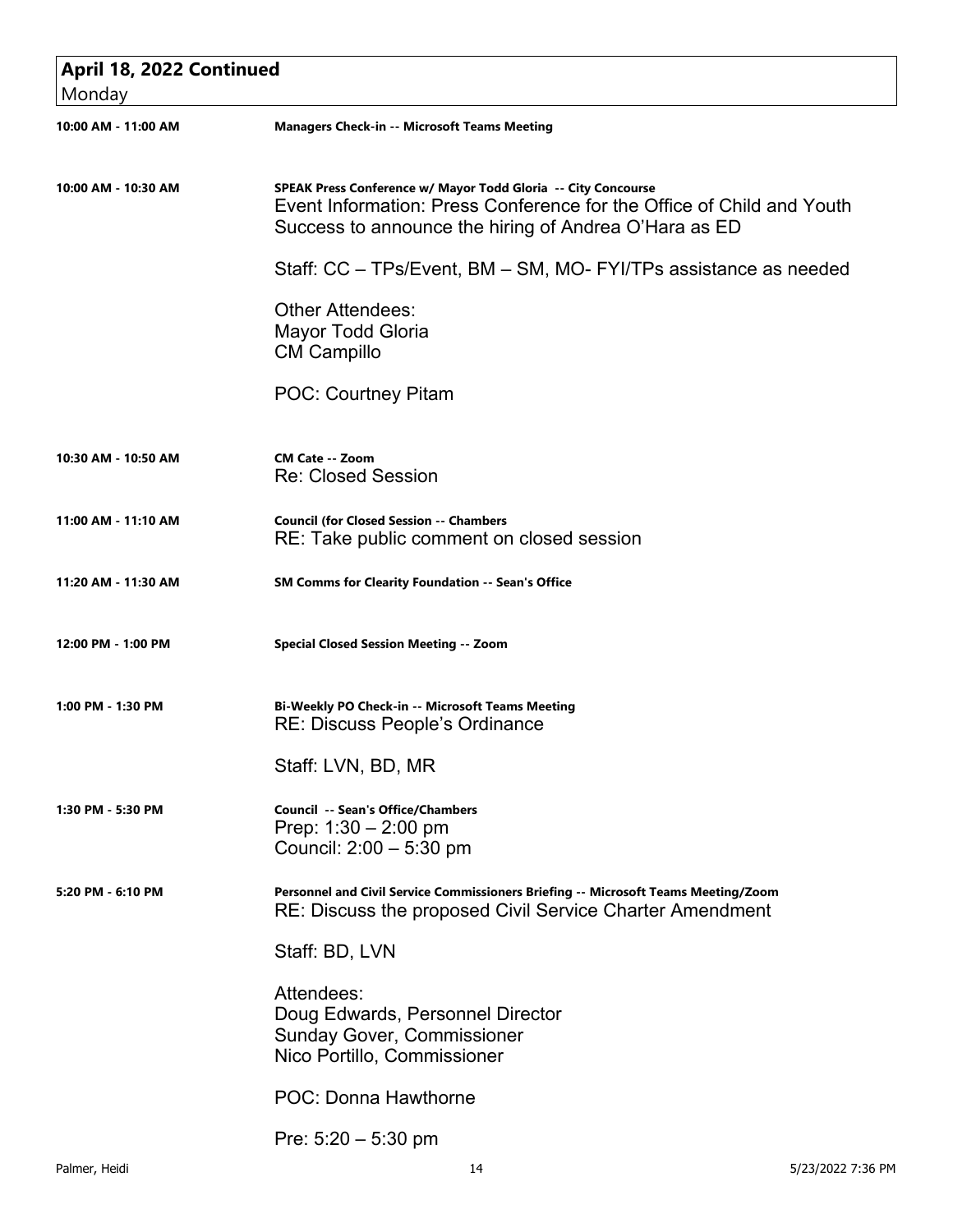### **April 18, 2022 Continued** Monday

#### Meeting: 5:30 – 6:00 pm Post: 6:00 – 6:10 pm

| April 19, 2022<br>Tuesday          |                                                                                                                      |
|------------------------------------|----------------------------------------------------------------------------------------------------------------------|
| <b>All Day</b>                     | Passover                                                                                                             |
| 9:00 AM - 9:40 AM                  | <b>Rules Briefing -- Microsoft Teams Meeting</b>                                                                     |
| 9:30 AM - 11:00 AM                 | <b>Council/HA -- Sean's Office/Chambers</b><br>Prep: $9:30 - 10:00$ am<br>Meeting: 10:00 - 11:00 am                  |
| 11:00 AM - 1:00 PM                 | <b>Closed Session -- Zoom</b>                                                                                        |
| 1:30 PM - 6:00 PM                  | <b>Council/HA -- Sean's Office/Chambers</b><br>Prep: $1:30 - 2:00$ pm<br>Meeting: $2:00 - 6:00$ pm                   |
| <b>April 20, 2022</b><br>Wednesday |                                                                                                                      |
| All Day                            | Passover                                                                                                             |
| 8:00 AM - 8:45 AM                  | 8:00-8:45am Meeting: CP Elo-Rivera & Mayor Gloria [Staff: Paola] -- Westgate Outdoor Patio<br>RE: People's ordinance |
| 9:00 AM - 9:45 AM                  | <b>SANDAG BOD Briefing -- Microsoft Teams Meeting</b><br>RE: Board meeting and Borders as needed                     |
| 9:50 AM - 10:45 AM                 | CP Elo-Rivera/SDFD Chief Stowell Monthly Meeting -- D9 Office<br>RE: Monthly Check-in.                               |
|                                    | Attendees:<br><b>CP Elo-Rivera</b><br>Lydia Van Note<br><b>Chief Colin Stowell</b>                                   |
|                                    | POC: Yolanda Kelly or Heidi Palmer                                                                                   |
|                                    | Pre: $9:50 - 10:00$ am<br>Meeting: 10:00 - 10:30 am<br>Post: 10:30 - 10:45 am                                        |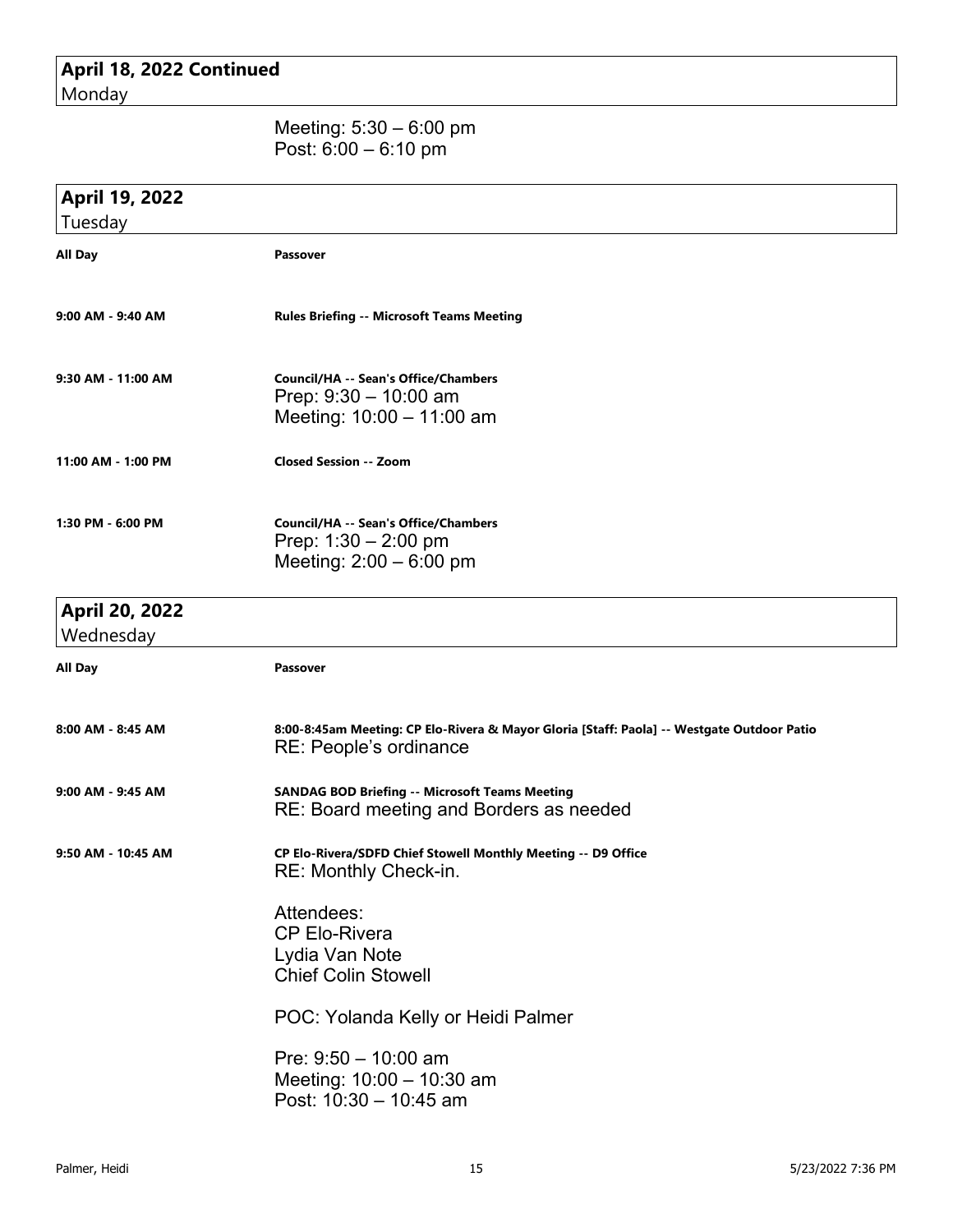| April 20, 2022 Continued<br>Wednesday |                                                                                                                                                                                                                                  |  |
|---------------------------------------|----------------------------------------------------------------------------------------------------------------------------------------------------------------------------------------------------------------------------------|--|
| 10:45 AM - 11:15 AM                   | <b>CA Elliott-CP Elo-Rivera -- Microsoft Teams Meeting</b>                                                                                                                                                                       |  |
| 11:45 AM - 1:00 PM                    | SPEAK: SDSU West Riverpark Ground Breaking -- Snapdragon Stadium, Stadium Way, 9449 Friars Rd, San<br><b>Diego, CA 92108</b><br>Event Information: Groundbreaking of the Riverpark that is part of SDSU<br><b>Mission Valley</b> |  |
|                                       | Staff: JN at event, JN/CC- TPs, BM - Comms FYI                                                                                                                                                                                   |  |
|                                       | Other Attendees: Mayor Todd Gloria, CM Campillo, SDSU Leadership                                                                                                                                                                 |  |
|                                       | POC: Rachel Gregg                                                                                                                                                                                                                |  |
| 1:15 PM - 1:35 PM                     | <b>Call from Sharp</b><br>RE: Sharp Provider, Ana Asribekova, will be calling.                                                                                                                                                   |  |
| 2:00 PM - 5:00 PM                     | <b>RULES -- Chambers</b>                                                                                                                                                                                                         |  |
| <b>April 21, 2022</b><br>Thursday     |                                                                                                                                                                                                                                  |  |
| <b>All Day</b>                        | <b>Passover</b>                                                                                                                                                                                                                  |  |
| 8:00 AM - 8:30 AM                     | <b>Naveed Haris -- Microsoft Teams Meeting</b><br><b>RE: Interview with Naveed</b>                                                                                                                                               |  |
|                                       | Staff: LVN, MR, MO                                                                                                                                                                                                               |  |
| 8:50 AM - 9:50 AM                     | CP Elo-Rivera/CM von Wilpert Monthly Meeting -- D9 Office<br><b>RE: Monthly Check-in</b>                                                                                                                                         |  |
|                                       | Attendees:<br><b>CP Elo-Rivera</b><br>Lydia Van Note<br><b>CM von Wilpert</b><br>Jamie Fox                                                                                                                                       |  |
|                                       | POC: AJ Baker or Heidi Palmer                                                                                                                                                                                                    |  |
|                                       | Pre: $8:50 - 9:00$ am<br>Meeting: 9:00 - 9:30 am<br>Post: 9:30 - 9:50 am                                                                                                                                                         |  |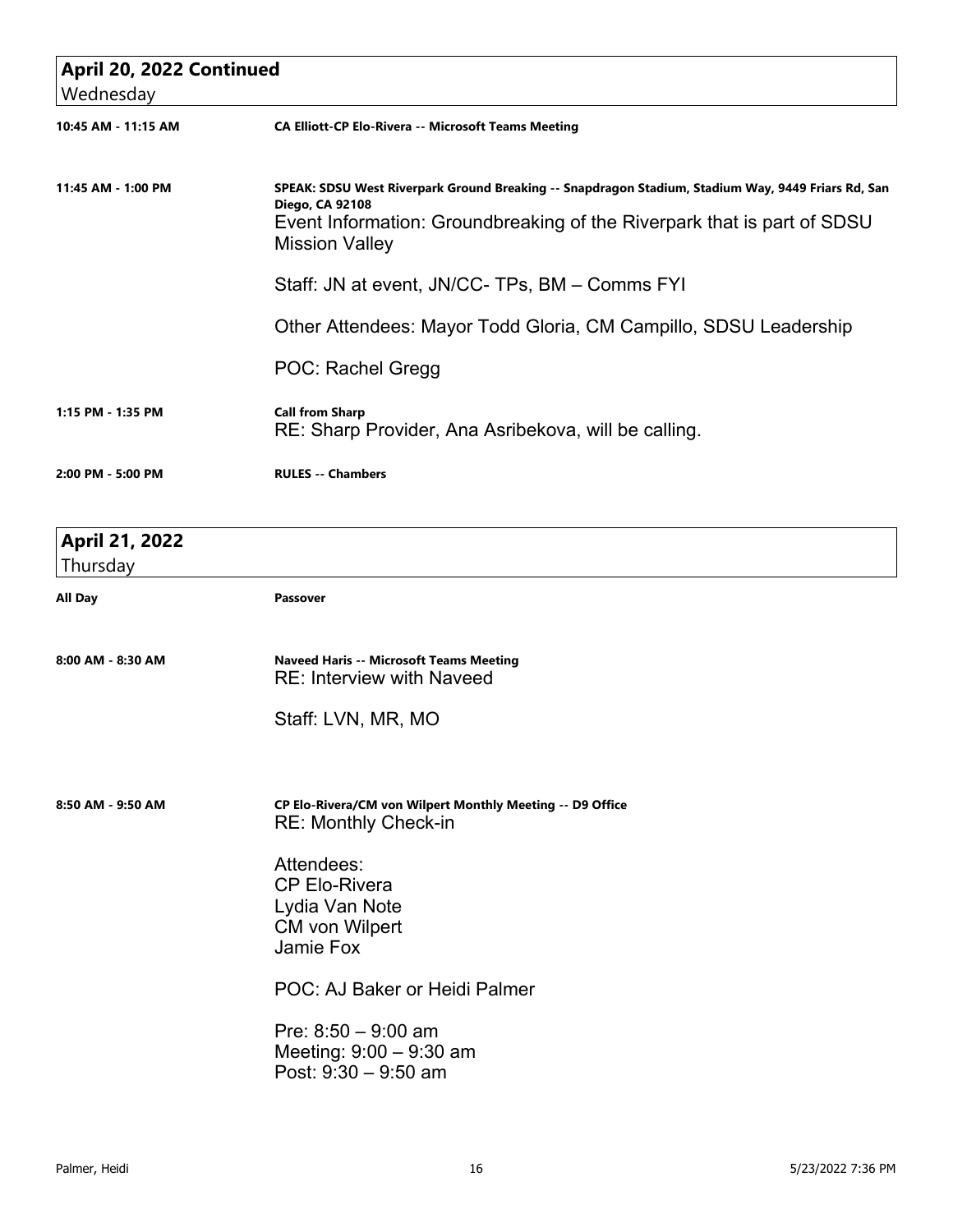| April 21, 2022 Continued |                                                                                                                                                                                                                                                                                                            |  |
|--------------------------|------------------------------------------------------------------------------------------------------------------------------------------------------------------------------------------------------------------------------------------------------------------------------------------------------------|--|
| Thursday                 |                                                                                                                                                                                                                                                                                                            |  |
| 10:00 AM - 10:45 AM      | CD9/Council Media Availability -- Zoom<br>Re: Bi-weekly media availability                                                                                                                                                                                                                                 |  |
|                          | Staff: CC at event, LVN/BM - FYI                                                                                                                                                                                                                                                                           |  |
| 11:00 AM - 12:30 PM      | SPEAK: SD Annual Fair Housing Conference -- Zoom<br>RE: Participate in a panel discussion on the topic of local government<br>implementation of California's Affirmatively Furthering Fair Housing<br>mandate.                                                                                             |  |
|                          | Staff: BW/CC – TPs, BW for event, BM – Comms FYI                                                                                                                                                                                                                                                           |  |
|                          | <b>Other Attendees:</b><br>La Mesa Councilmember Colin Parent<br>Vista Councilmember Katie Melendez<br>National City Vice Mayor Marcus Bush                                                                                                                                                                |  |
|                          | <b>POC: Laura Nunn</b>                                                                                                                                                                                                                                                                                     |  |
| 1:00 PM - 1:30 PM        | CD9/IBA Weekly Briefing -- D9 Office (or Teams as needed)                                                                                                                                                                                                                                                  |  |
| 1:30 PM - 1:45 PM        | Scheduling w/ Sean -- Sean's Office/Teams as needed)                                                                                                                                                                                                                                                       |  |
| 1:50 PM - 2:50 PM        | Neighborhood Market Association -- Zoom<br>RE: Discuss proposed flavored tobacco ban                                                                                                                                                                                                                       |  |
|                          | Staff: MO, MR - FYI                                                                                                                                                                                                                                                                                        |  |
|                          | Attendees:<br><b>Marlon Mansour</b><br><b>Arkan Somo</b><br><b>Molly Sylvester</b><br><b>Remon Mansour</b><br><b>Jeff Mansour</b><br><b>Samir Salem</b><br>Mark Kassab<br>Giselle Brambilla<br><b>Basil Zetouna</b><br><b>POC: Marlon Oram Mansour</b><br>Pre: $1:50 - 2:00$ pm<br>Meeting: 2:00 - 2:30 pm |  |
|                          | Post: $2:30 - 2:50$ pm                                                                                                                                                                                                                                                                                     |  |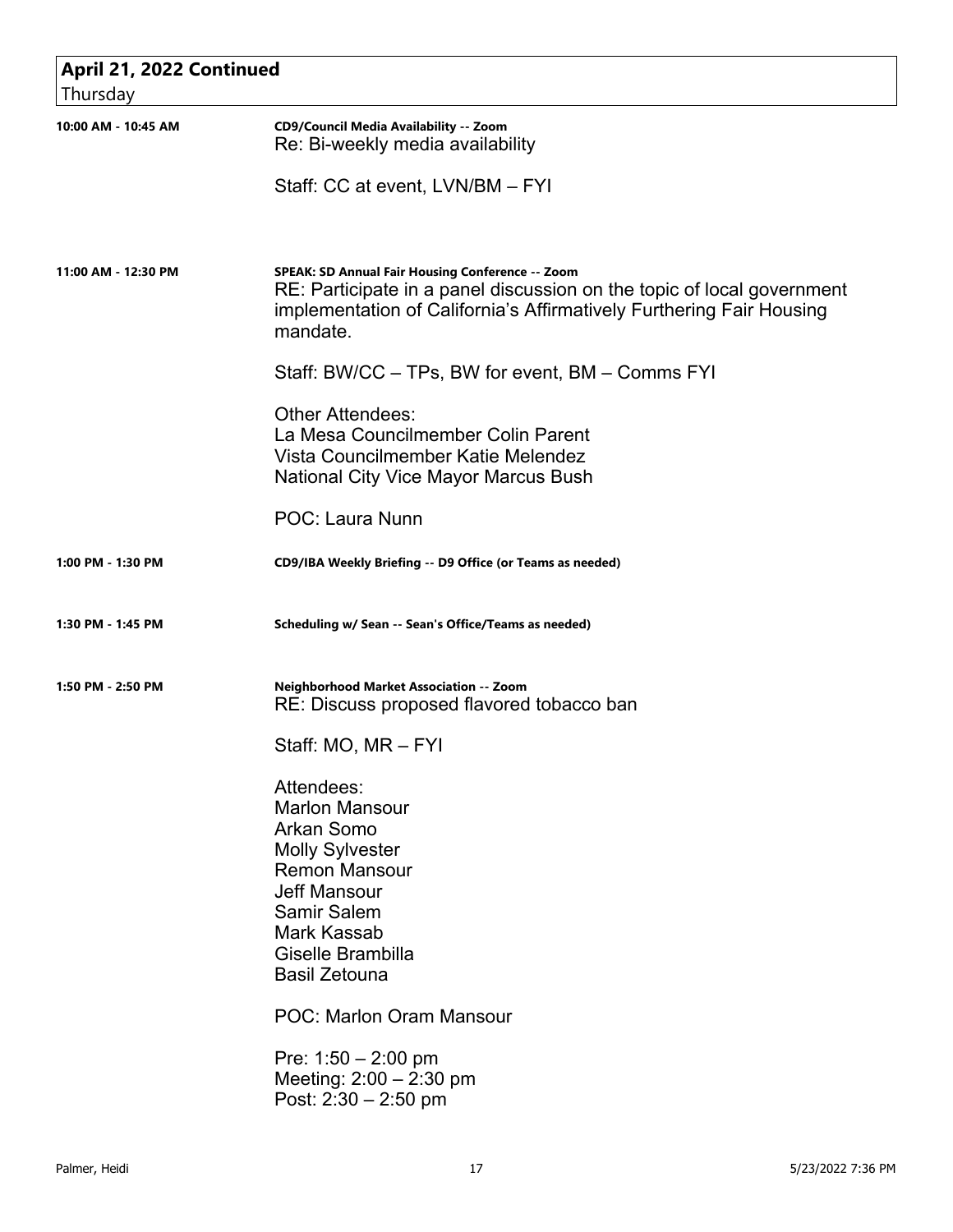| April 21, 2022 Continued |                                                                                                                                                                                                                                                                                                                                                                                                                |
|--------------------------|----------------------------------------------------------------------------------------------------------------------------------------------------------------------------------------------------------------------------------------------------------------------------------------------------------------------------------------------------------------------------------------------------------------|
| Thursday                 |                                                                                                                                                                                                                                                                                                                                                                                                                |
| 2:50 PM - 3:50 PM        | Adrian Kwiatkowski w/ San Diegans vs Big Tobacco -- Zoom<br><b>RE: Discuss Flavored Tobacco Ban</b>                                                                                                                                                                                                                                                                                                            |
|                          | Staff: MR                                                                                                                                                                                                                                                                                                                                                                                                      |
|                          | Attendees:<br>- Dr. Philip Gardner, African-American Tobacco Control Leadership Council<br>- Cindy Knapp, SAY San Diego<br>- Mary Pinto Bandier, SAY San Diego<br>- Alexa Worman, American Heart Association<br>- Lindsey Freitas, Campaign for Tobacco Free Kids<br>- Tony Young, San Diegans VS Big Tobacco<br>- Jim Bartell, San Diegans VS Big Tobacco<br>- Adrian Kwiatkowski, San Diegans VS Big Tobacco |
|                          | POC: Adrian Kwiatkowski                                                                                                                                                                                                                                                                                                                                                                                        |
|                          | Pre: $2:50 - 3:00$ pm<br>Meeting: $3:00 - 3:30$ pm<br>Post: $3:30 - 3:50$ pm                                                                                                                                                                                                                                                                                                                                   |
| 4:00 PM - 5:00 PM        | <b>Docket Briefing -- Microsoft Teams Meeting</b><br>RE: Staff please be ready to brief on upcoming Council items and submit<br>your briefs to Maya as directed                                                                                                                                                                                                                                                |
| 5:30 PM - 6:00 PM        | Port Tenant Association Kick Off Event -- Bali Hai Restaurant, 2230 Shelter Island Dr, San Diego, CA<br>92106<br>Event Information: Port Tenants Association is hosting a Kick Off Event<br>celebrating their new name and logo                                                                                                                                                                                |
|                          | Staff: JG                                                                                                                                                                                                                                                                                                                                                                                                      |
|                          | <b>POC: Corchelle Worsham</b>                                                                                                                                                                                                                                                                                                                                                                                  |
| 6:30 PM - 7:00 PM        | SDRCC Circle of Influence Reception -- Stone Brewing Liberty Station, 2816 Historic Decatur Rd UNIT 116,<br>San Diego, CA 92106<br>Event Information: The reception will occur in conjunction with La Jolla<br>Playhouse's annual Without Walls (WOW) festival                                                                                                                                                 |
|                          | Staff: JG                                                                                                                                                                                                                                                                                                                                                                                                      |
|                          | POC: Monica Negrete                                                                                                                                                                                                                                                                                                                                                                                            |
| 7:00 PM - 8:00 PM        | Iftar Dinner -- UDW 4855 Seminole Dr San Diego CA 92115<br>Event Information: Annual Iftar Dinner to share with the community a<br>traditional Iftar Dinner to break fast during Ramadan.                                                                                                                                                                                                                      |
|                          | Staff: MO                                                                                                                                                                                                                                                                                                                                                                                                      |
|                          | POC: Saidosman A Abiyow                                                                                                                                                                                                                                                                                                                                                                                        |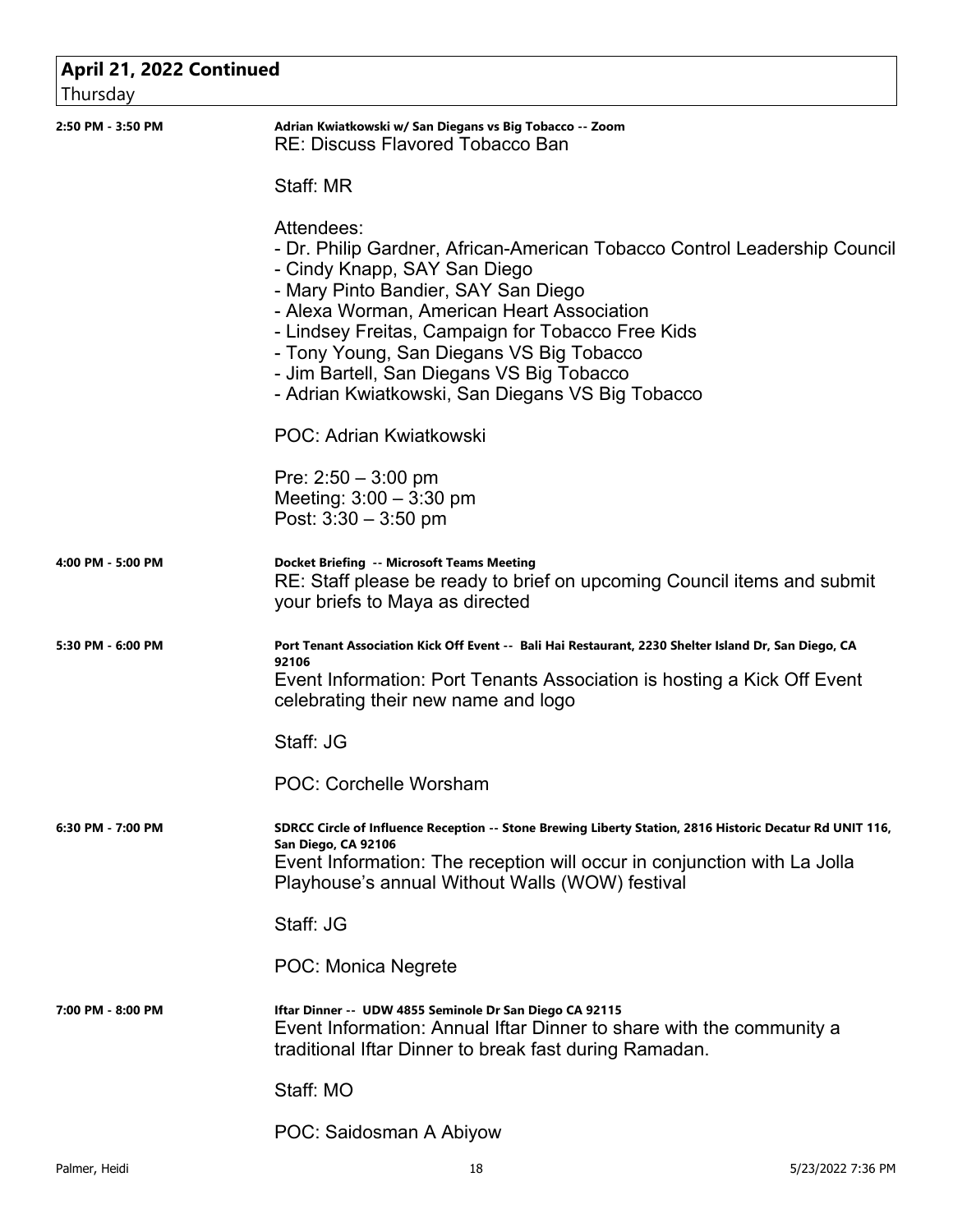## **April 21, 2022 Continued**

**Thursday** 

| April 22, 2022     |                                                                                                   |  |  |
|--------------------|---------------------------------------------------------------------------------------------------|--|--|
| Friday             |                                                                                                   |  |  |
| All Day            | Passover                                                                                          |  |  |
| 7:30 AM - 8:00 AM  | Natalia Torregrosa -- Microsoft Teams Meeting<br><b>RE: Interview with Natalia</b>                |  |  |
|                    | Staff: LVN, MR, MO                                                                                |  |  |
| 8:00 AM - 8:30 AM  | Robert "Bobby" Case -- Microsoft Teams Meeting<br>RE: Interview w/ Bobby                          |  |  |
|                    | Staff: LVN, MR, MO                                                                                |  |  |
| 9:00 AM - 12:00 PM | <b>SANDAG Board Meeting -- SANDAG Board Room</b>                                                  |  |  |
| 12:50 PM - 1:50 PM | CP Elo-Rivera/CM Campbell Monthly Meeting -- Zoom<br><b>RE: Monthly Check-in</b>                  |  |  |
|                    | Attendees:<br><b>CP Elo-Rivera</b><br>Lydia Van Note<br><b>CM Campbell</b><br><b>Venus Molina</b> |  |  |
|                    | POC: Ruth Torres or Heidi Palmer                                                                  |  |  |
|                    | Pre: $12:50 - 1:00$ pm<br>Meeting: 1:00 - 1:30 pm<br>Post: $1:30 - 1:50$ pm                       |  |  |
| 2:00 PM - 3:30 PM  | Confidential Pre-Closed Session Briefing D9 -- Conf CAB 3 B                                       |  |  |
| 3:30 PM - 4:00 PM  | <b>CP/CAO Weekly Briefing -- Microsoft Teams Meeting</b>                                          |  |  |
| 4:00 PM - 4:30 PM  | 4:00 Follow-Up re CS Item   CP Elo-Rivera & Jay Goldstone -- Zoom                                 |  |  |
| 4:30 PM - 5:00 PM  | Forward Docket Briefing -- Sean's Office/Teams<br>RE: Review items for future dockets             |  |  |
|                    | Staff: LVN, MR, HL, CC                                                                            |  |  |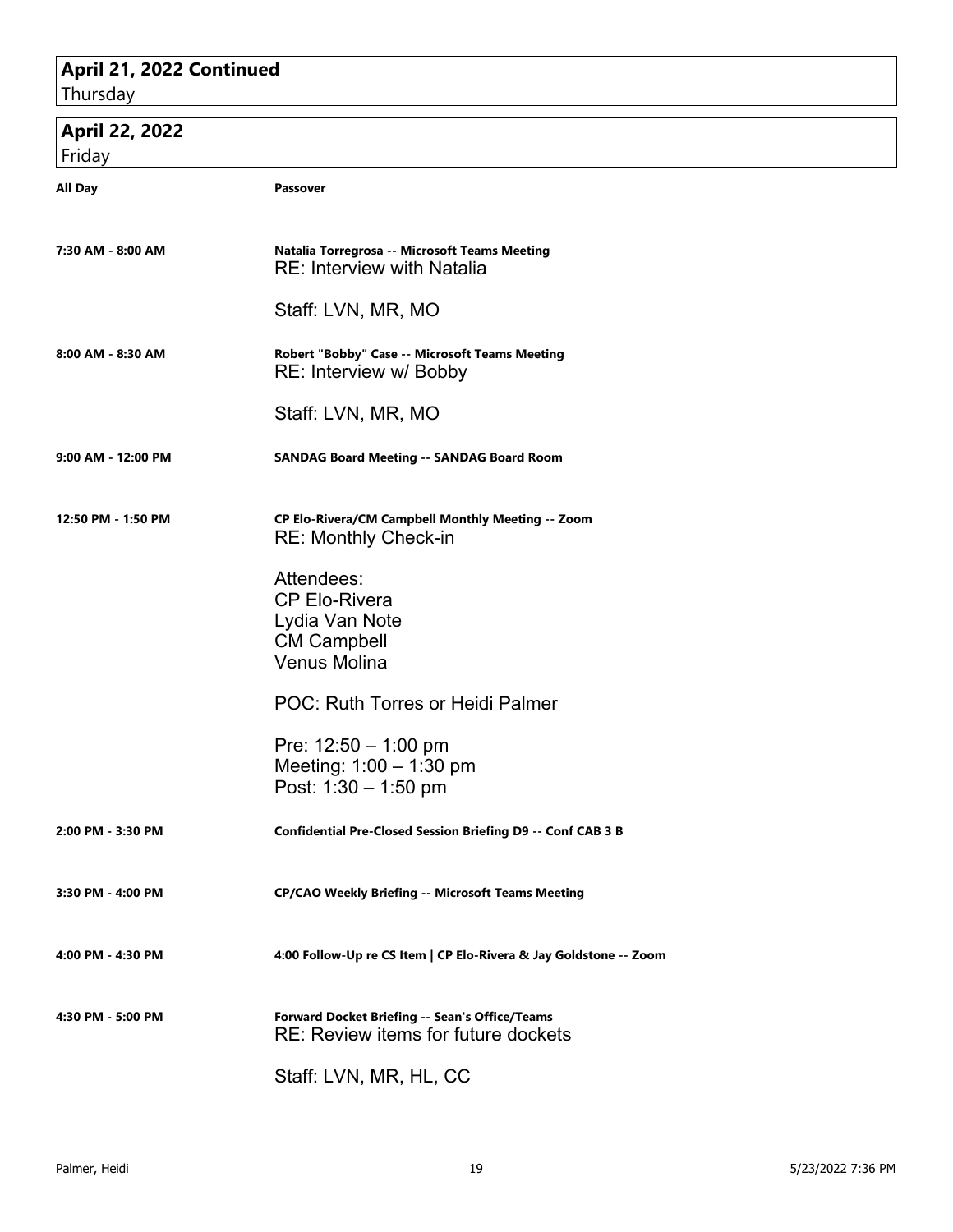| April 23, 2022      |                                                                                                                                                                                                                                        |
|---------------------|----------------------------------------------------------------------------------------------------------------------------------------------------------------------------------------------------------------------------------------|
| Saturday            |                                                                                                                                                                                                                                        |
| All Day             | Passover                                                                                                                                                                                                                               |
|                     |                                                                                                                                                                                                                                        |
| 8:50 AM - 9:15 AM   | SPEAK: ILACSD Creek to Bay Cleanups (9-12) -- Chollas Creek, 4416 Federal Blvd San Diego, CA 92102<br>RE: Welcome and thank you remarks to the volunteers.                                                                             |
|                     | Staff: BM                                                                                                                                                                                                                              |
|                     |                                                                                                                                                                                                                                        |
|                     |                                                                                                                                                                                                                                        |
| 9:30 AM - 9:45 AM   | SPEAK: Mt. Hope street cleanup-reach out -- 35th and J Street<br>RE: Welcome and thank you remarks to the volunteers. No cleanup<br>participation from SER.                                                                            |
|                     | Staff: MZ                                                                                                                                                                                                                              |
| 9:50 AM - 10:45 AM  | SPEAK: SANDAG Landis Bikeway Grand Opening Celebration -- De La Cruz Park Landis Street & 38th                                                                                                                                         |
|                     | Street, San Diego, CA 92101<br>RE: Landis Bikeway Grand Opening Celebration and Ribbon Cutting.                                                                                                                                        |
|                     |                                                                                                                                                                                                                                        |
|                     | Staff: JG at event, CC/BM - Comms FYI, MO - opt                                                                                                                                                                                        |
|                     | Other Attendees: Gustavo Dallarda, Caltrans and Jesse Ramirez, City<br><b>Heights CDC Community Engagement Coordinator</b>                                                                                                             |
|                     | <b>POC: Jessica Gonzales</b>                                                                                                                                                                                                           |
|                     |                                                                                                                                                                                                                                        |
|                     |                                                                                                                                                                                                                                        |
| 11:00 AM - 11:30 AM | "Spring Love" Event (10-2) -- Tierra Central, 4058 University Avenue, San Diego, CA 92105<br>Event Information: 'Spring Love' event benefitting young adults that reside<br>in City Heights and/or general Mid-City area neighborhoods |
|                     | Staff: HP at event, CC - TPs, BM - Comms FYI                                                                                                                                                                                           |
|                     | POC: Carlos Solorio                                                                                                                                                                                                                    |
| 12:00 PM - 12:30 PM | PROC: Arab American Heritage Month -- House of Palestine, 2191 Pan American Rd W, San Diego, CA                                                                                                                                        |
|                     | 92101<br>Event Information: Present the proclamation. The event will entail the                                                                                                                                                        |
|                     | presentation followed by a tour of the House of Palestine's exhibit and<br>lunch with it's members.                                                                                                                                    |
|                     | Staff: HP at event, MO/CC- TPs, BM - Comms FYI                                                                                                                                                                                         |
|                     | <b>Other Attendees: CPPT Montgomery</b>                                                                                                                                                                                                |
|                     | <b>POC: Ariel Gibbs</b>                                                                                                                                                                                                                |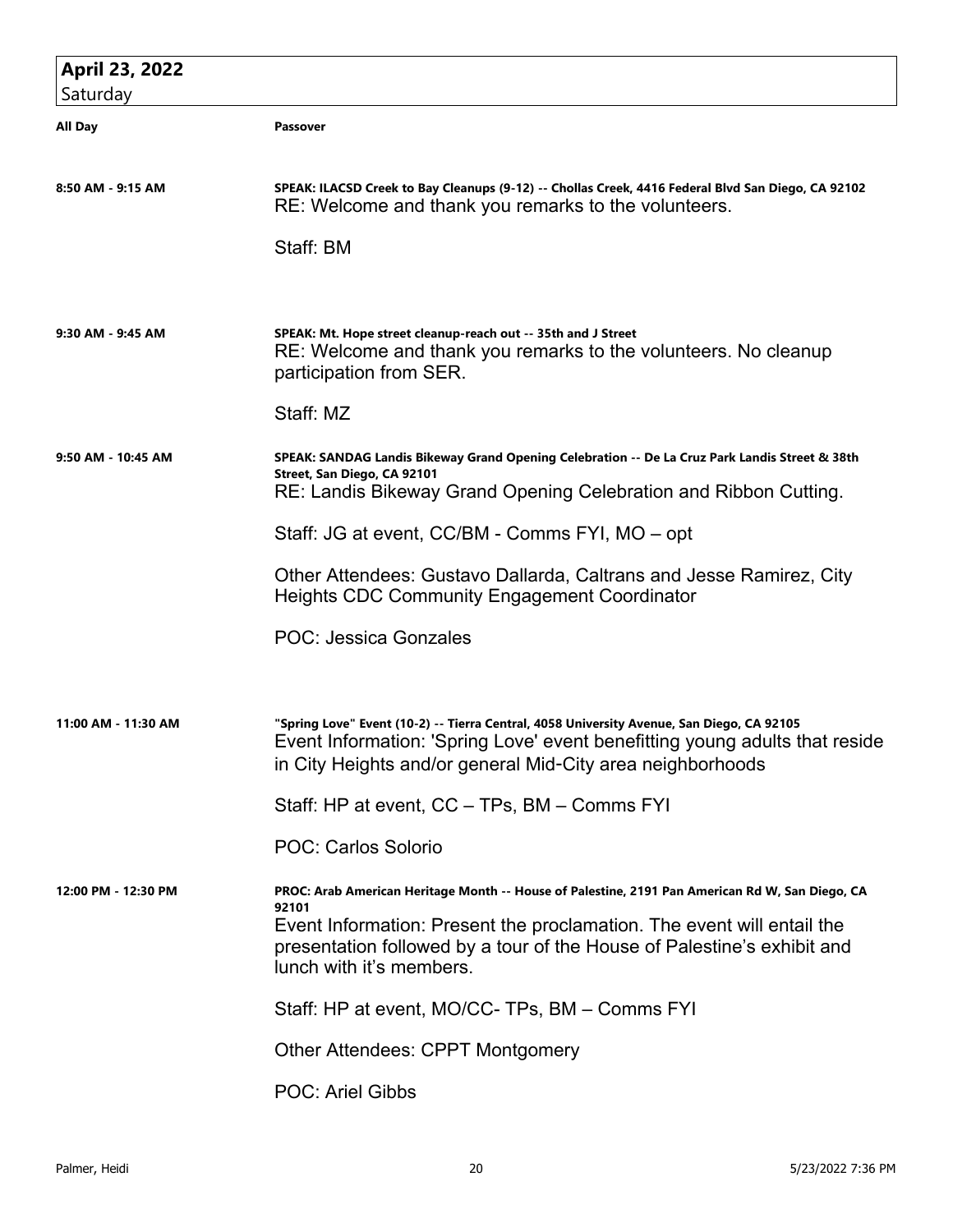| April 23, 2022 Continued<br>Saturday |                                                                                                                                                                                                                                                                                                                                                                                                                                                                   |
|--------------------------------------|-------------------------------------------------------------------------------------------------------------------------------------------------------------------------------------------------------------------------------------------------------------------------------------------------------------------------------------------------------------------------------------------------------------------------------------------------------------------|
| 12:50 PM - 1:20 PM                   | SPEAK: Mountain View Family Function Resource Fair w/ D4, WFP (12-3) -- Mountain View Rec Center,<br>641 S Boundary St, San Diego, CA 92113<br>Event Information: This event is organized by several non-profit<br>organizations but we were invited by SD Workforce<br>Partnership, Pillars of the Community and Access. Kim Desmond, from the<br>Mayor's Office is also a very active partner on this event.<br>Staff: MZ, MO/FP (tabling), JG (Youth Job Core) |
|                                      | Other Attendees: CPPT Montgomery Steppe                                                                                                                                                                                                                                                                                                                                                                                                                           |
|                                      | POC: MZ                                                                                                                                                                                                                                                                                                                                                                                                                                                           |
| 1:45 PM - 2:10 PM                    | Ken Tal Earth Day Event (11-2) -- Kensington Park                                                                                                                                                                                                                                                                                                                                                                                                                 |
| <b>April 24, 2022</b><br>Sunday      |                                                                                                                                                                                                                                                                                                                                                                                                                                                                   |
| 8:45 AM - 9:30 AM                    | SPEAK: 2022 Focused And Naturally Confident Youth (F.A.N.C.Y.) Teen Girls Expo (9-2pm) -- Jackie<br>Robinson Family YMCA, 151 YMCA Way, San Diego, CA 92101<br>Event Information: Give welcome remarks at the start of the program 2022<br>Focused And Naturally Confident Youth (F.A.N.C.Y.) Teen Girls Expo                                                                                                                                                     |
|                                      | Staff: MO at event, CC – Certs, BM -Comms FYI                                                                                                                                                                                                                                                                                                                                                                                                                     |
|                                      | Other Attendees: CPPT Montgomery Steppe                                                                                                                                                                                                                                                                                                                                                                                                                           |
|                                      | <b>POC: Kiana Matthews</b>                                                                                                                                                                                                                                                                                                                                                                                                                                        |
| April 25, 2022<br>Monday             |                                                                                                                                                                                                                                                                                                                                                                                                                                                                   |
| 9:00 AM - 10:00 AM                   | <b>Managers Check-in -- Microsoft Teams Meeting</b>                                                                                                                                                                                                                                                                                                                                                                                                               |
| 10:00 AM - 11:00 AM                  | <b>Staff Meeting -- Microsoft Teams Meeting</b><br>RE: Organizational items and updates for Council dockets.                                                                                                                                                                                                                                                                                                                                                      |
| 11:00 AM - 4:30 PM                   | <b>Council -- Chambers</b>                                                                                                                                                                                                                                                                                                                                                                                                                                        |
| 5:50 PM - 6:50 PM                    | Youth Commissioners Meeting -- Zoom<br>RE: Discuss their priorities and ways to collaborate with the D9 Office                                                                                                                                                                                                                                                                                                                                                    |
|                                      | Staff: BM                                                                                                                                                                                                                                                                                                                                                                                                                                                         |
|                                      | Attendees:<br>Fartun Adan<br><b>Evelyn Gomez</b>                                                                                                                                                                                                                                                                                                                                                                                                                  |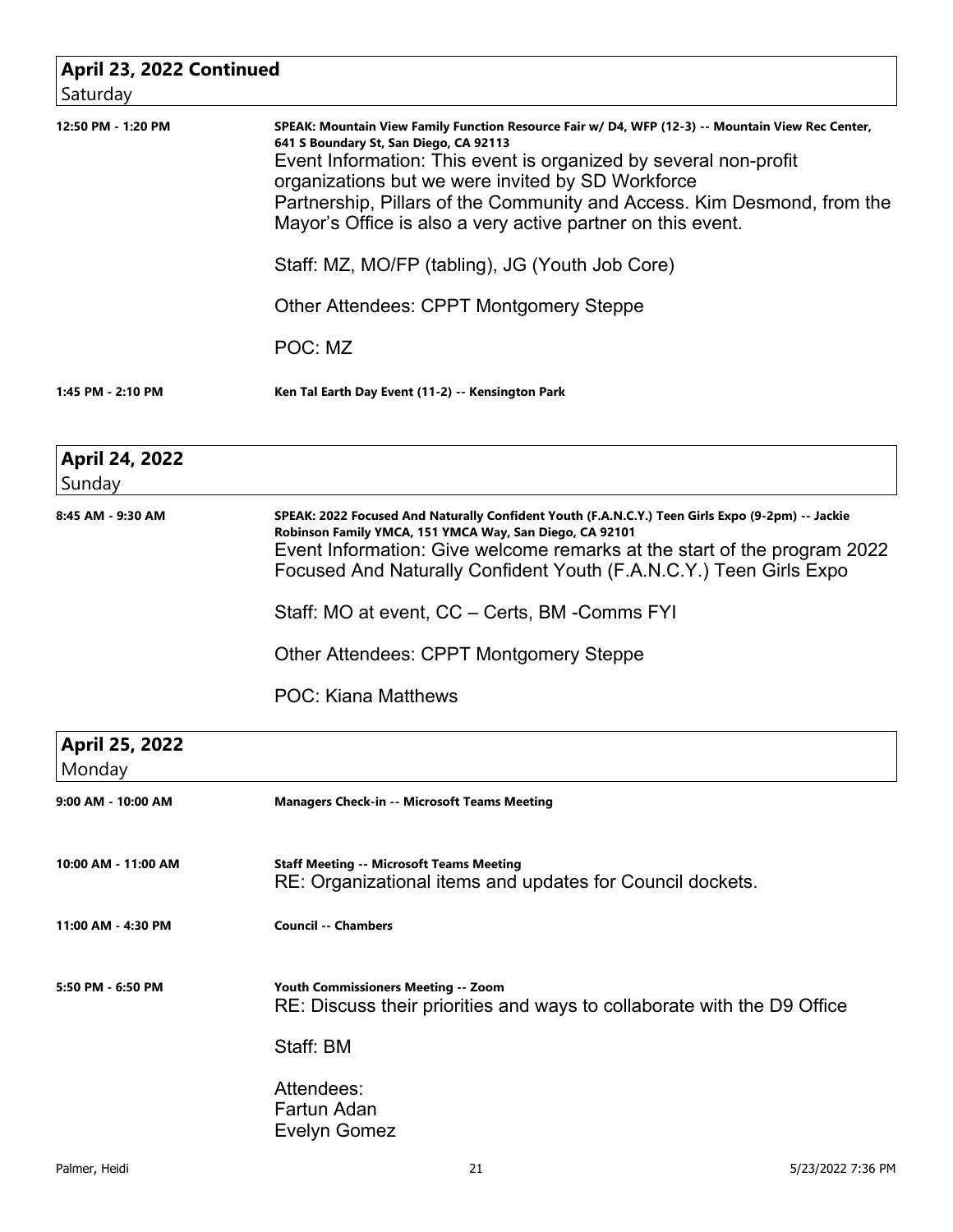### **April 25, 2022 Continued** Monday

Jesus Martin Gallegos-Munoz

POC: Fartun Adan or Evelyn Gomez

Pre: 5:50 – 6:00 pm Meeting: 6:00 – 6:30 pm Post: 6:30 – 6:50 pm

| April 26, 2022              |                                                                                                                         |
|-----------------------------|-------------------------------------------------------------------------------------------------------------------------|
| Tuesday                     |                                                                                                                         |
| 8:20 AM - 9:20 AM           | <b>Our Time to Act United -- Zoom</b><br>RE: Discuss their proposal to reform the Redistricting Commission's<br>Charter |
|                             | Staff: MO                                                                                                               |
|                             | Attendees:<br>Aidan Lin<br><b>Isaac Lara</b><br>Leana Cortez<br><b>Tommy Jung</b>                                       |
|                             | POC: Aidan Lin                                                                                                          |
|                             | Pre: $8:20 - 8:30$ am<br>Meeting: $8:30 - 9:00$ am<br>Post: $9:00 - 9:20$ am                                            |
| 9:30 AM - 11:00 AM          | Council -- Sean's Office and Chambers/Zoom<br>Prep: $9:30 - 10:00$ am<br>Council: 10:00 - 11:00 am                      |
| 11:00 AM - 3:30 PM          | <b>CLOSED SESSION -- Chambers</b>                                                                                       |
| 1:30 PM - 5:00 PM           | Council/HA/PFFA -- Sean's Office and Chambers/Zoom<br>Prep: $1:30 - 2:00$ pm<br>Meeting: $3:30 - 5:00$ pm               |
| April 27, 2022<br>Wednesday |                                                                                                                         |
| 8:30 AM - 9:00 AM           | <b>Internal Meeting -- Microsoft Teams Meeting</b><br><b>RE: Discuss Budget</b>                                         |

Staff: LVN, MR, MO, BD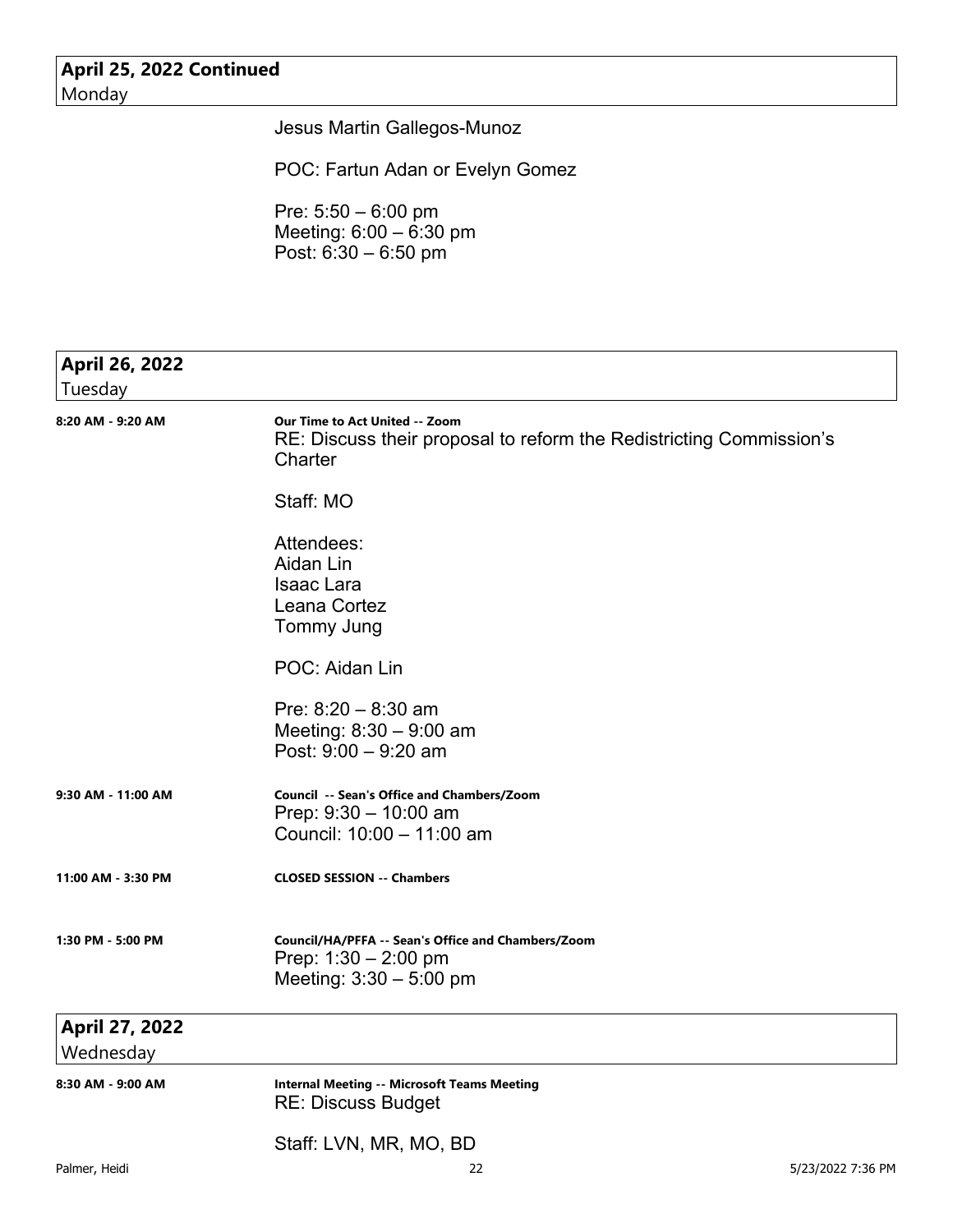| 9:00 AM - 9:30 AM   | CAO Briefing - Creekside Villas -- Microsoft Teams Meeting<br>RE: Discuss potential litigation involving Creekside Villas, which is a<br>residential rental development constructed with tax-exempt Housing<br>Authority bonds.                                                                                                                                                                                                                                                                                  |                   |
|---------------------|------------------------------------------------------------------------------------------------------------------------------------------------------------------------------------------------------------------------------------------------------------------------------------------------------------------------------------------------------------------------------------------------------------------------------------------------------------------------------------------------------------------|-------------------|
|                     | Attendees:<br><b>Council President Elo-Rivera</b><br>Lydia Van Note<br><b>Heather Ferbert</b><br><b>Leslie FitzGerald</b><br><b>Kathy Steinman</b><br>Jean Jordan                                                                                                                                                                                                                                                                                                                                                |                   |
| 9:50 AM - 10:50 AM  | Francisco Carbajal -- Zoom<br>RE: Discuss reimplementing The Restorative Community Conferencing<br>(RCC) program which took a pause early 2021 to get the DA program up<br>and running. Now that it has been implemented, Francisco feels that it's<br>time to bring back the RCC program immediately to support your efforts in<br>decreasing crime and preventing more young people from ending up on<br>the streets. Francisco is a Commission Member of the SD County Juvenile<br><b>Justice Commission.</b> |                   |
|                     | Staff: MO                                                                                                                                                                                                                                                                                                                                                                                                                                                                                                        |                   |
|                     | POC: Francisco Carbajal                                                                                                                                                                                                                                                                                                                                                                                                                                                                                          |                   |
|                     | Pre: $9:50 - 10:00$ am<br>Meeting: $10:00 - 10:30$ am<br>Post: $10:30 - 10:50$ am                                                                                                                                                                                                                                                                                                                                                                                                                                |                   |
| 11:15 AM - 12:50 PM | <b>SANDAG -- SANDAG 8th Floor</b><br><b>RE: Central Mobility Hub/Airport Meeting</b>                                                                                                                                                                                                                                                                                                                                                                                                                             |                   |
|                     | Staff: JG                                                                                                                                                                                                                                                                                                                                                                                                                                                                                                        |                   |
|                     | Attendees:<br>Hasan Ikrhata<br><b>Coleen Clementson</b><br>Victoria Stackwick<br>Ryan Kohut<br>Lisa Trifiletti, SANDAG Consultant                                                                                                                                                                                                                                                                                                                                                                                |                   |
|                     | POC: Jennie Sharp                                                                                                                                                                                                                                                                                                                                                                                                                                                                                                |                   |
|                     | Pre: $11:15 - 11:30$ am<br>Meeting: 11:30 - 12:30 pm<br>Post: $12:30 - 12:50$ pm                                                                                                                                                                                                                                                                                                                                                                                                                                 |                   |
| Palmer, Heidi       | 23                                                                                                                                                                                                                                                                                                                                                                                                                                                                                                               | 5/23/2022 7:36 PM |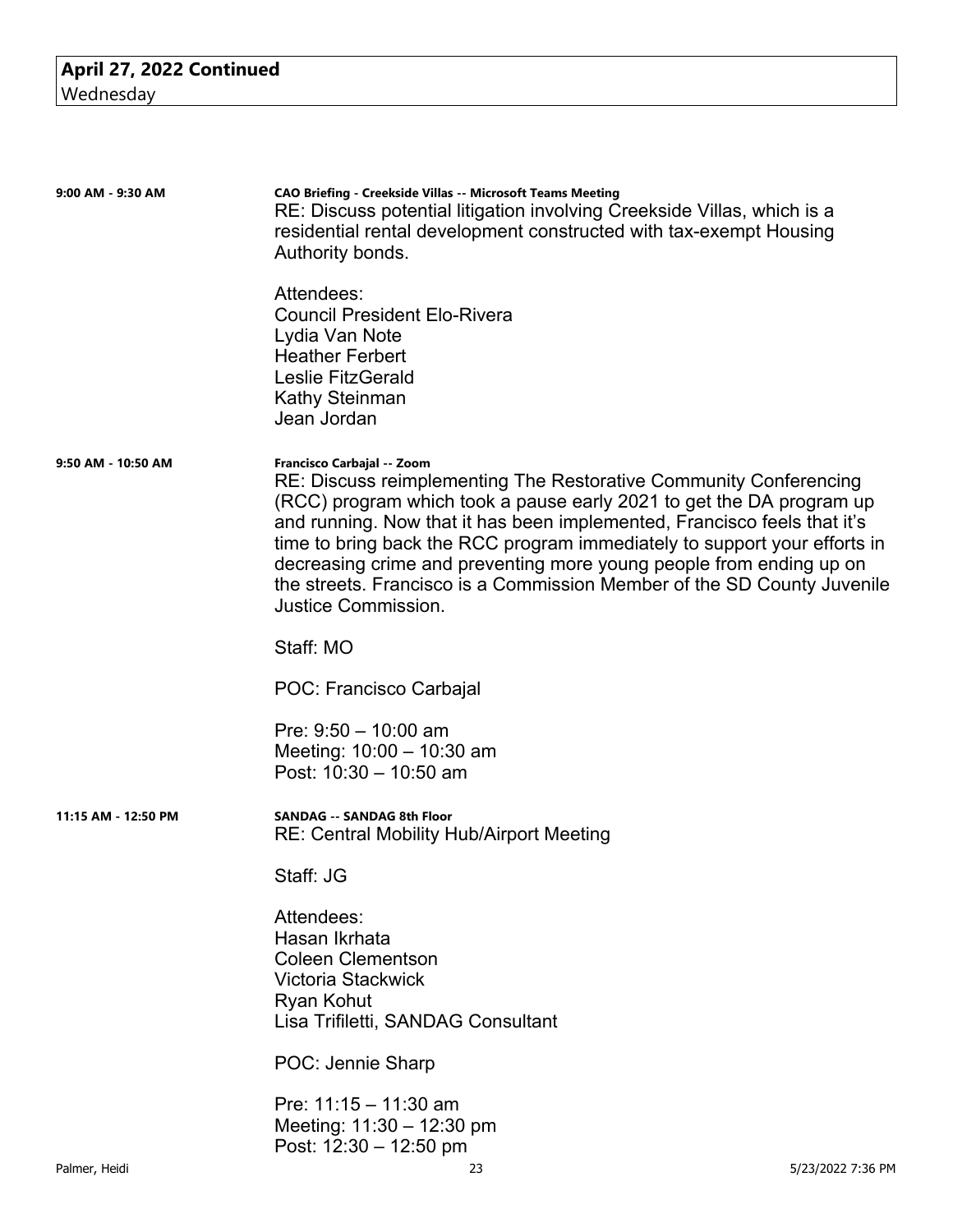| April 27, 2022 Continued   |                                                                                                                                                                                                                                      |  |
|----------------------------|--------------------------------------------------------------------------------------------------------------------------------------------------------------------------------------------------------------------------------------|--|
| Wednesday                  |                                                                                                                                                                                                                                      |  |
| 1:30 PM - 2:30 PM          | Talmadge Gateway Apartments Tour -- 4422 Euclid Ave, San Diego, CA 92115<br>RE: Tour of the Senior living apartments                                                                                                                 |  |
|                            | Staff: FP, MO, CC/BM – Comms FYI (no media after all), JG – opt                                                                                                                                                                      |  |
|                            | Attendees: Mayor Todd Gloria, Hafsa Kaka, and representatives from<br>Serving<br>Seniors, St Paul's PACE, SDHF, RTSS                                                                                                                 |  |
|                            | <b>POC: Bruce Carron</b>                                                                                                                                                                                                             |  |
| 3:00 PM - 3:30 PM          | You Saved Me Foundation Community Distribution Event -- Vegan Urbano, 6353 El Cajon Blvd. 92115<br>Event Information: College Area Community Distribution Event at the newly<br>opened Vegan Mexican restaurant by local Chef Felix. |  |
|                            | Staff: JN                                                                                                                                                                                                                            |  |
|                            | <b>POC: Marcus Belgrove</b>                                                                                                                                                                                                          |  |
|                            |                                                                                                                                                                                                                                      |  |
| 4:00 PM - 5:00 PM          | Citizens of Courage Awards -- Zoom<br>Event Information: Attend the Annual Citizens of Courage Awards.                                                                                                                               |  |
|                            | <b>Staff: None</b>                                                                                                                                                                                                                   |  |
| 4:00 PM - 5:00 PM          | Staff Midweek Check-in -- Microsoft Teams Meeting<br>RE: Mandatory for all staff to ask any questions regarding casework or any<br>other topics.                                                                                     |  |
| 5:30 PM - 6:15 PM          | Redland Loop Community Meeting -- Corner of Redland Dr. and 55th St<br>RE: Discuss paving of Redland loop                                                                                                                            |  |
|                            | Staff: JN, MO                                                                                                                                                                                                                        |  |
|                            | Attendees:<br>Vanessa Dangerfield and other Redland Loop residents                                                                                                                                                                   |  |
|                            | POC: Vanessa Dangerfield                                                                                                                                                                                                             |  |
| April 28, 2022<br>Thursday |                                                                                                                                                                                                                                      |  |
|                            |                                                                                                                                                                                                                                      |  |

**9:00 AM - 9:30 AM Workforce Partnership Briefing -- Microsoft Teams Meeting**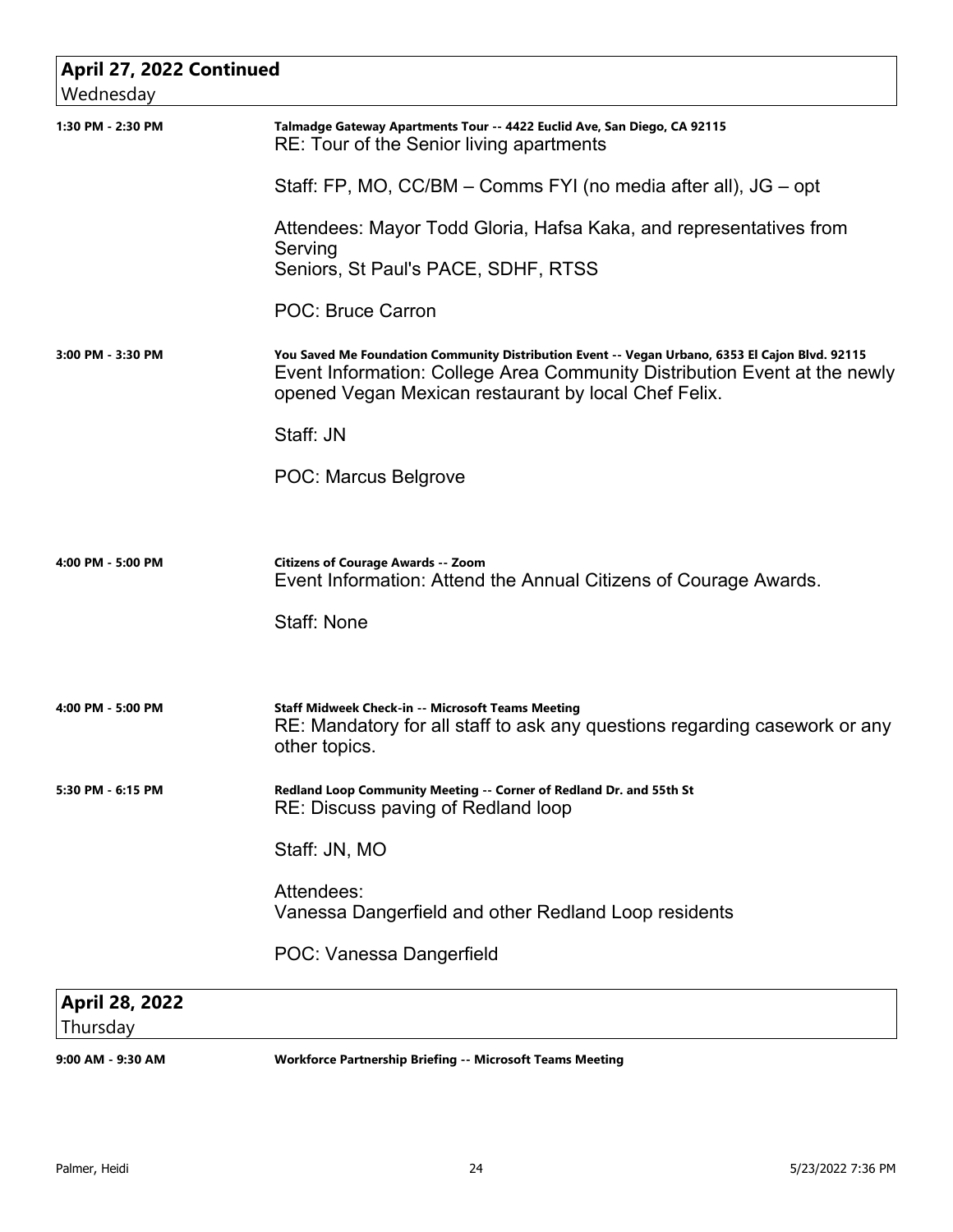| April 28, 2022 Continued<br>Thursday |                                                                                                                                              |  |
|--------------------------------------|----------------------------------------------------------------------------------------------------------------------------------------------|--|
| 9:50 AM - 11:05 AM                   | Monthly w/ Mayor Todd Gloria -- Sean's/Mayor's Office<br><b>RE: Monthly Check-in</b>                                                         |  |
|                                      | Staff: LVN                                                                                                                                   |  |
|                                      | Attendees:<br>Mayor Todd Gloria                                                                                                              |  |
|                                      | Paola Avila                                                                                                                                  |  |
|                                      | <b>Javier Gomez</b>                                                                                                                          |  |
|                                      | Jessica Lawrence                                                                                                                             |  |
|                                      | <b>POC: Michelle Porras</b>                                                                                                                  |  |
|                                      | Pre: $9:50 - 10:00$ am                                                                                                                       |  |
|                                      | Meeting: 10:00 - 10:45 am                                                                                                                    |  |
|                                      | Post: 10:45 - 11:05 am                                                                                                                       |  |
| 11:30 AM - 12:15 PM                  | Prep: Burton Litigation - Brown Act and SDG&E Franchises -- CAB10- D9 Office                                                                 |  |
| 12:50 PM - 2:20 PM                   | <b>CBA Coalition -- Zoom</b>                                                                                                                 |  |
|                                      | RE: Discuss Budget Priorities for FY23                                                                                                       |  |
|                                      | Staff: MR, MO                                                                                                                                |  |
|                                      | Attendees:                                                                                                                                   |  |
|                                      | Jean-Huy                                                                                                                                     |  |
|                                      | Pending others                                                                                                                               |  |
|                                      | POC: Jean-huy Tran                                                                                                                           |  |
|                                      | Pre: $12:50 - 1:00$ pm                                                                                                                       |  |
|                                      | Meeting: $1:00 - 2:00$ pm                                                                                                                    |  |
|                                      | Post: $2:00 - 2:20$ pm                                                                                                                       |  |
| 2:30 PM - 2:45 PM                    | Interview w/ Fox5 -- Zoom<br>RE: We are working on a story regarding San Diego ranking 5th in the<br>nation for most expensive city to rent. |  |
|                                      | Staff: CC                                                                                                                                    |  |
|                                      |                                                                                                                                              |  |
| 3:00 PM - 3:30 PM                    | <b>CP/CAO Weekly Briefing -- Microsoft Teams Meeting</b>                                                                                     |  |
| 3:40 PM - 3:55 PM                    | <b>Scheduling w/ Sean -- Microsoft Teams Meeting</b>                                                                                         |  |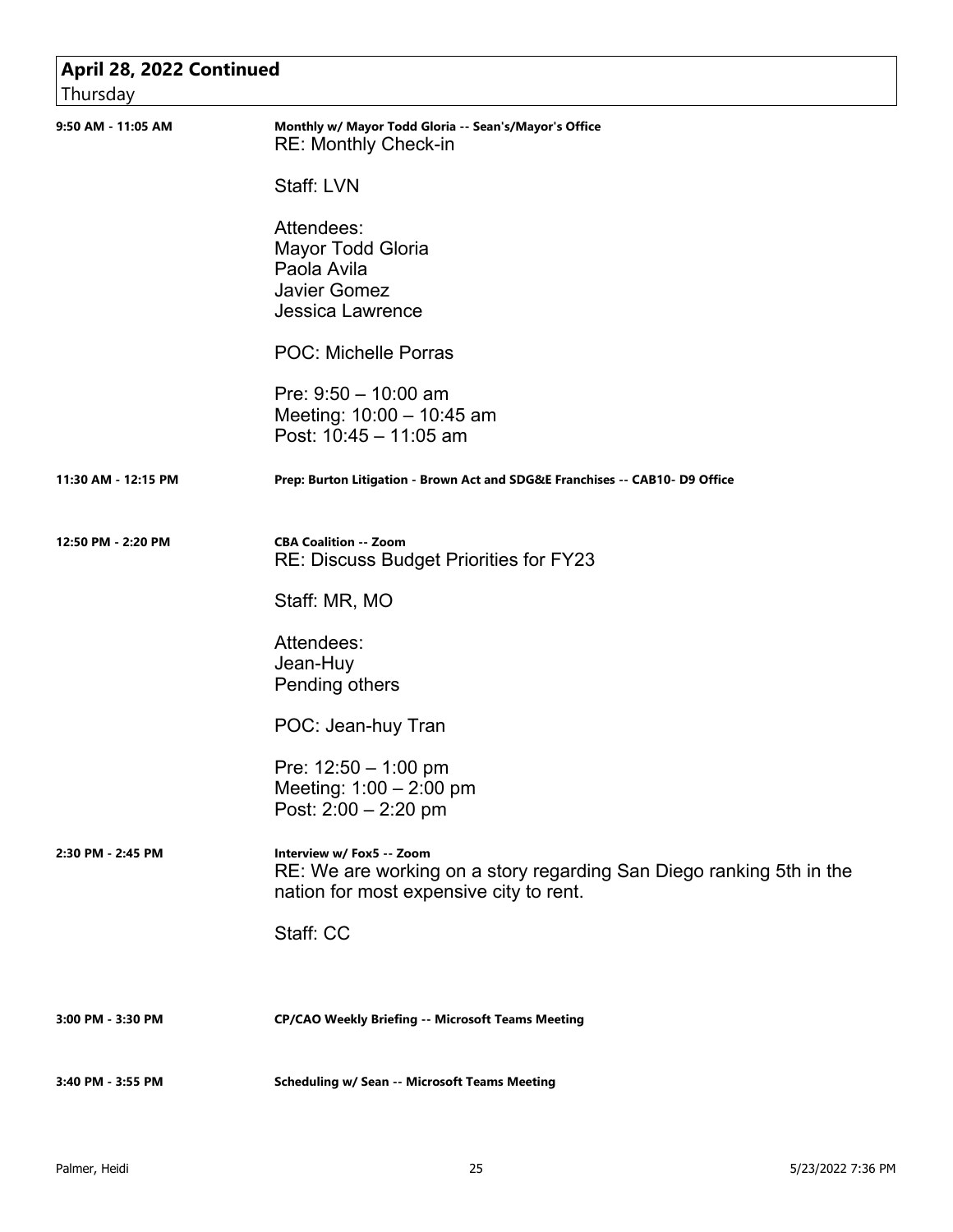| April 28, 2022 Continued<br>Thursday |                                                                                                                                       |  |
|--------------------------------------|---------------------------------------------------------------------------------------------------------------------------------------|--|
| 4:00 PM - 4:30 PM                    | Internal Meeting -- Microsoft Teams Meeting/Sean's Office<br>RE: Discuss Sean's voting rights thoughts and priorities                 |  |
|                                      | Staff: LVN, MR, MO, BD                                                                                                                |  |
| 6:30 PM - 7:30 PM                    | SPEAK: D9 Virtual Budget Forum -- Zoom<br>Event Information: Virtual Budget Forum                                                     |  |
|                                      | Staff: MO, MR, HP, JN, BM, CC, BD, BW all others optional                                                                             |  |
| 7:45 PM - 9:15 PM                    | Dining Out For Life -- Ponce's, 4050 ADAMS AVE 92116                                                                                  |  |
| April 29, 2022<br>Friday             |                                                                                                                                       |  |
| 9:00 AM - 9:40 AM                    | TAC Agenda Planning Meeting -- Zoom                                                                                                   |  |
| 10:00 AM - 11:00 AM                  | Mike's Market Liquor Discussion -- 3676 Ocean View Blvd, San Diego CA 92113                                                           |  |
| 10:50 AM - 11:45 AM                  | Arts and Culture Commission -- Microsoft Teams Meeting/Zoom<br>RE: Annual meeting to update Councilmembers on their work.             |  |
|                                      | Staff: MZ, MO/HP - opt                                                                                                                |  |
|                                      | Attendees:<br>Jonathon Glus, ED                                                                                                       |  |
|                                      | <b>Ann Bossler</b><br><b>Tyler Hewes</b>                                                                                              |  |
|                                      | Stephen Hill, optional<br>Kristina Peralta, optional                                                                                  |  |
|                                      | Pre: 10:50 -11:00 am<br>Meeting: 11:00 - 11:30 am<br>Post: 11:30 - 11:45 am                                                           |  |
| 12:15 PM - 1:30 PM                   | D9 College Area Quarterly Check-in: Spring -- Zoom<br>RE: Discuss safety issues in the College Area                                   |  |
|                                      | Staff: LVN, MR, JN, MO                                                                                                                |  |
|                                      | Attendees:<br>Chief Nisleit, SDPD – in D9 office with Sean<br>Dean (Dr.) Luke Wood, SDSU<br>Rachel Gregg, SDSU<br>Chief Mays, SDSU PD |  |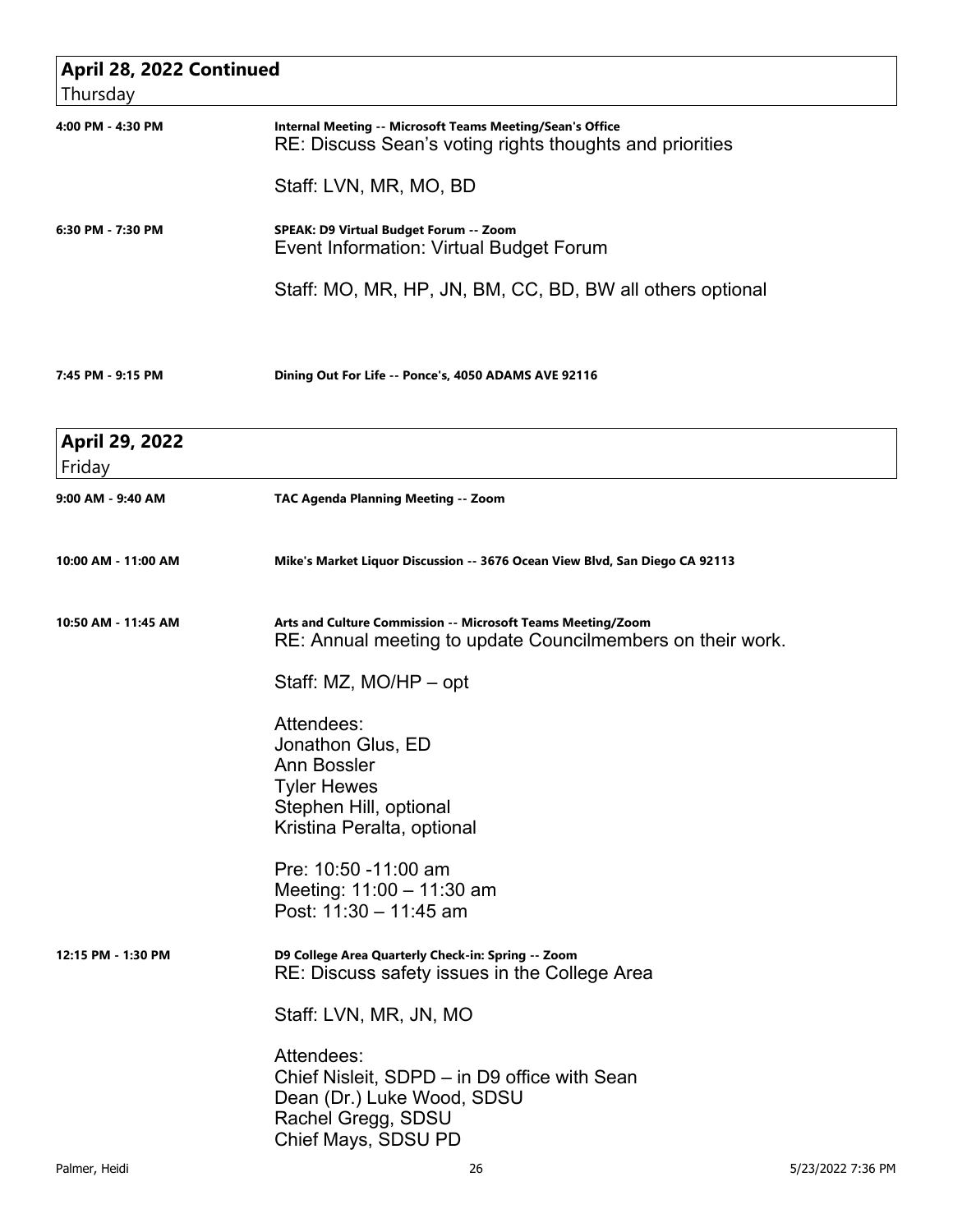| April 29, 2022 Continued |                                                                                                                                                                                                                                                                                                                                                                                         |
|--------------------------|-----------------------------------------------------------------------------------------------------------------------------------------------------------------------------------------------------------------------------------------------------------------------------------------------------------------------------------------------------------------------------------------|
| Friday                   |                                                                                                                                                                                                                                                                                                                                                                                         |
|                          | Cpt. Mike Hastings, SDSU PD<br>Asst. Chief T Rudy Tai, SDPD<br>Lt. Corie Pich for Cpt. Julie Epperson,<br>Gary Geiler, Assistant Director, DSD<br>Leslie Sennet, Deputy Director, DSD<br>Michaela Valk, Mayor's Office<br>Jim Jennings, College Area Community Council President<br>Jean Hoeger, College Area Community Leader<br>Pre: $12:15 - 12:30$ pm<br>Meeting: $12:30 - 1:30$ pm |
| 1:30 PM - 2:15 PM        | CP Elo-Rivera/ Chief Nisleit Monthly Meeting -- D9 Office<br><b>RE: Monthly Check-in</b>                                                                                                                                                                                                                                                                                                |
|                          | Attendees:<br><b>CP Elo-Rivera</b><br>Lydia Van Note<br><b>Chief Nisleit</b>                                                                                                                                                                                                                                                                                                            |
|                          | POC: Sarah Johnston or Heidi Palmer                                                                                                                                                                                                                                                                                                                                                     |
|                          | Pre: None<br>Meeting: $1:30 - 2:00$ pm<br>Post: $2:00 - 2:15$ pm                                                                                                                                                                                                                                                                                                                        |
| 2:30 PM - 2:40 PM        | SPEAK: Recording for Eid -- Sean's Office<br>RE: Short 1 or 2 minute video talking about your experience fasting for<br>Ramadan and wishing the community Eid greetings.                                                                                                                                                                                                                |
|                          | Staff: BM - TPs, CC - video, MO- FYI                                                                                                                                                                                                                                                                                                                                                    |
|                          | POC: Tazheen Nizam                                                                                                                                                                                                                                                                                                                                                                      |
| $3:00$ PM - $4:00$ PM    | <b>Workforce Partnership Policy Meeting -- Zoom</b>                                                                                                                                                                                                                                                                                                                                     |
| 4:00 PM - 4:30 PM        | CD9/IBA Weekly Briefing -- D9 Office (or Teams as needed)                                                                                                                                                                                                                                                                                                                               |
| 4:30 PM - 5:00 PM        | Forward Docket Briefing -- Sean's Office/Teams<br>RE: Review items for future dockets                                                                                                                                                                                                                                                                                                   |
|                          | Staff: LVN, MR, HL, CC                                                                                                                                                                                                                                                                                                                                                                  |